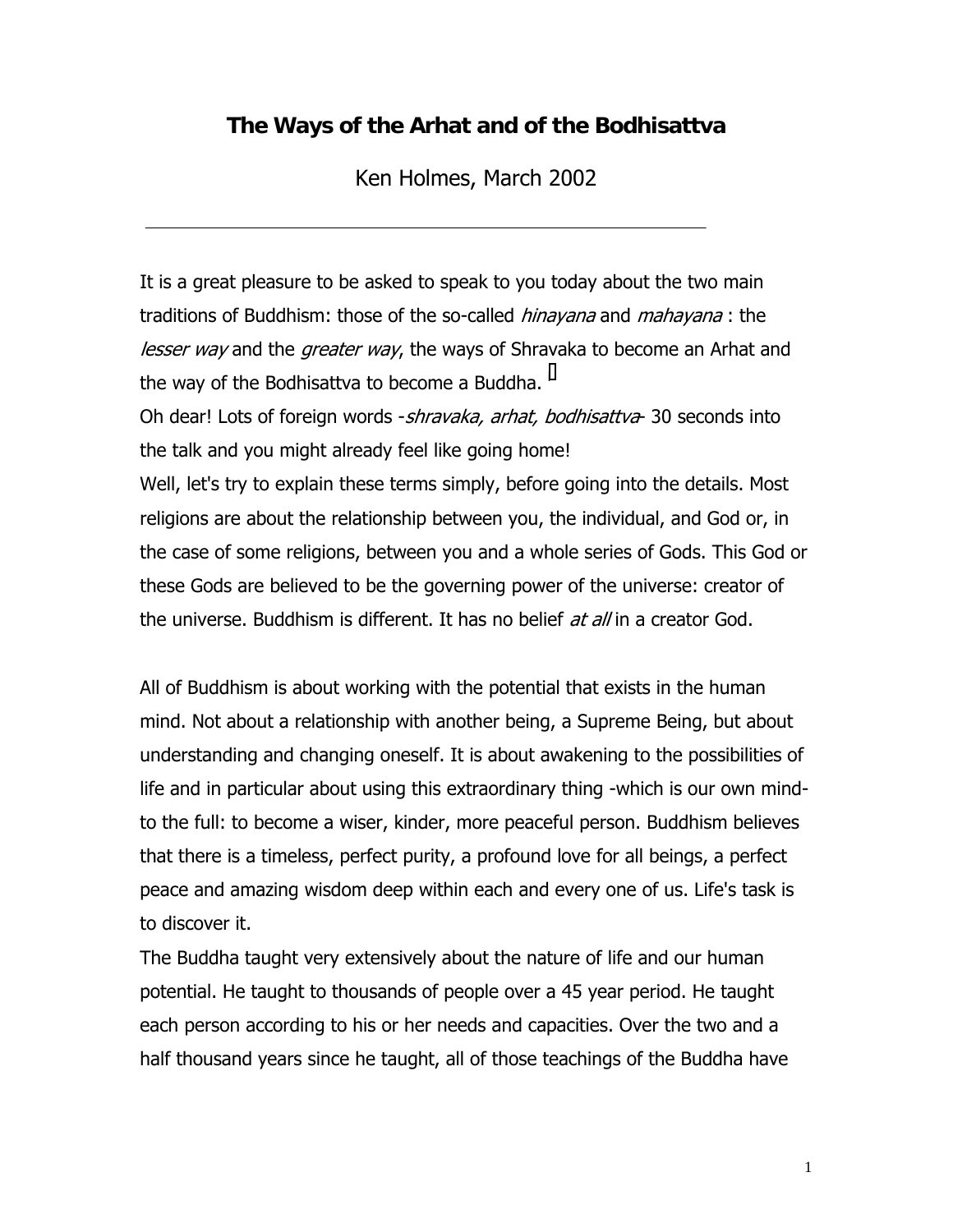given rise to two main ways of working with one's life, known as the Greater Way and the Lesser Way.

Those following the Lesser Way -Hinayana- want to find perfect inner peace and want to live in a kind, truthful and generous way in the world. They are sometimes called Shravakas: Shravakas means those who heed the teachings. They have a certain "been there, done that" feeling about most of the pleasures of this world and are no longer interested in them one bit. You know, the way you feel about whatever was the craze three years ago - it just doesn't grab you any more. These Shravakas see the world as obsessed with satisfying the senses to find happiness -seeing beautiful things, hearing nice sounds, smelling pleasant odours, tasting good food and seeking pleasant physical sensations. They consider such happiness too shallow, too fragile and find great inner strength instead in meditation. The end of their journey, their dream, their goal -the perfection of inner peace- is called the state of being an Arhat. Sometimes you can achieve that state in one lifetime of intense meditation, sometimes it takes many lifetimes.

Those following the Greater Way -Mahayana- are called Bodhisattvas: *bodhi* sattva means with a mind to be Buddha. They are people who are also very aware of life's fragile happiness and the suffering that exists in most people. They are so moved by this suffering that they promise, from the depths of their hearts, to dedicate this life and all future lives to caring for other beings. They feel that the best way to care is to become just like the Buddha. Buddhahood is a state far beyond that of the Arhat. It takes hundreds of lifetimes -hundreds of reincarnations- to achieve. The bodhisattva way is based upon truthfulness, peace and non-violence but its main characteristic is not a withdrawal from the world into inner peace but an active engagement with the world, a development of incredibly deep loving kindness, compassion and care for others. In fact, from beginning to end, the Bodhisattva's way is the way of compassionate care.

2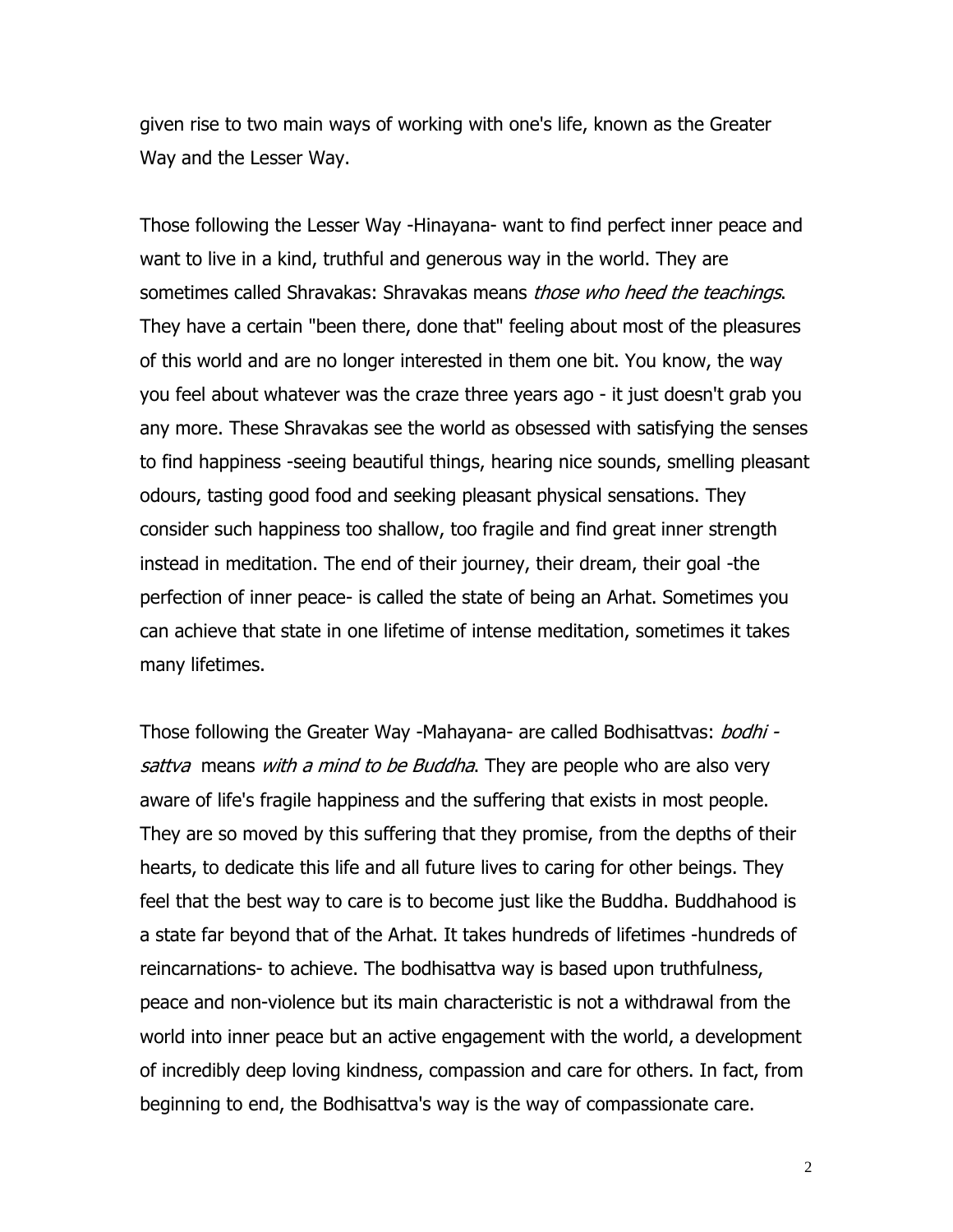So that you are clear about 'where I'm coming from', you should know I belong to the *mahayana* tradition and that I'll be teaching today's topic in the traditional way in which it is presented in the *mahayana*.

Please have a good look at these terms - they'll come up a few times in the talk. Please notice that shravakas and bodhisattvas are those following a spiritual path, and that the ends of those paths are the states of Arhat and Buddha.

Having introduced these two main strands of Buddhism very briefly, I'd like to go into them more deeply by talking about a topic traditionally called *the three* types of valuable human being, taught widely in India in the 11th century. They are called 'valuable humans' because −from a Buddhist point of view, in terms of Buddhist value judgements− they are really doing something with their lives: making a marked and definitive change to themselves, and perhaps other people, for the better. If you like, they can be considered the three sorts of audience for Buddhism or the three psychological types that Buddhist teachings address. This topic will help us understand where Arhats and Bodhisattvas fit in they are the second and third types of valuable human- and help us define these words hinayana and mahayana.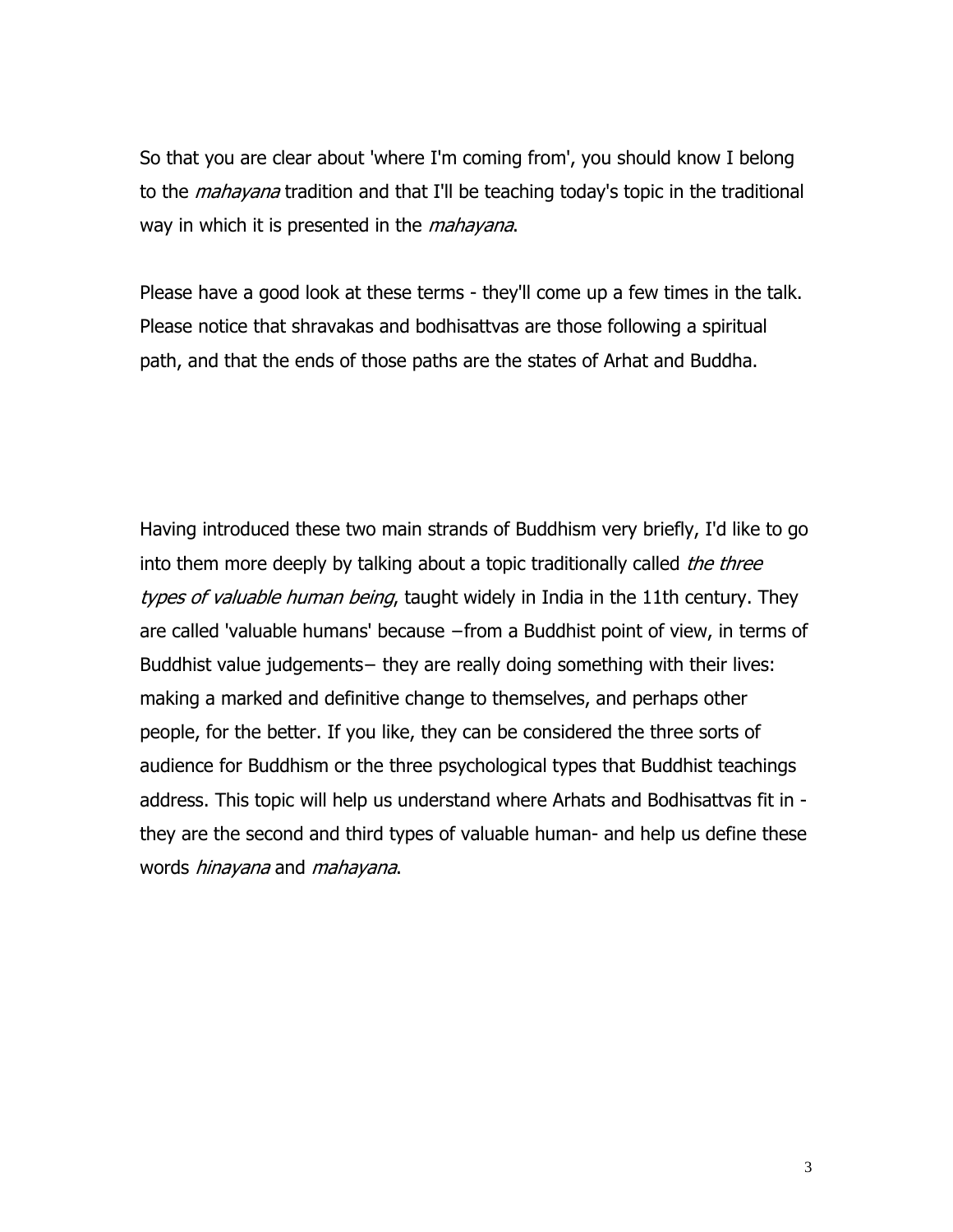## **A. The first type of valuable human being: the person who lives wisely in the world.**

**\_\_\_\_\_\_\_\_\_\_\_\_\_\_\_\_\_\_\_\_\_\_\_\_\_\_\_\_\_\_\_\_\_** 

The vast majority of dedicated Buddhists (as opposed to people just born into a Buddhist culture and not strongly practising it) belong to this first type of valuable human being. They are not yet following the way of either the Arhat or the Bodhisattva. It is too soon. They are like children learning to walk. Shravakas and Bodhisattvas are like adults drive cars or pilot a plane. Unlike the Shravaka and Bodhisattva, this first type of valuable human is not yet ready to let go of its attachment to worldly things, in order to seek spiritual peace. The Buddha's teachings can nevertheless still help them greatly. So really today's talk could have been about three ways and been called the ways of the worldly Buddhist, the Arhat and the Bodhisattva.

How does the Buddha help the first sort of valuable human, the worldly Buddhist? By helping them live their lives according to principles based on the laws of *karma. Karma* means *action* and the laws of *karma* explain why things happen and how our actions determine our destiny. Everyone wonders why things happen. You know, you must have asked yourselves why you are you, different from the person sitting next to you. Why is there life's exquisite beauty? Why are there life's atrocious horrors? Most religions describe these things in terms of God's purpose: divine forces are pulling the strings and pushing the buttons of life. Buddhism, by contrast, says that events are not God-created but the long-term consequences of our own action: actions as individuals and actions as groups. Buddhism says our actions make us what we are and make our world what it is.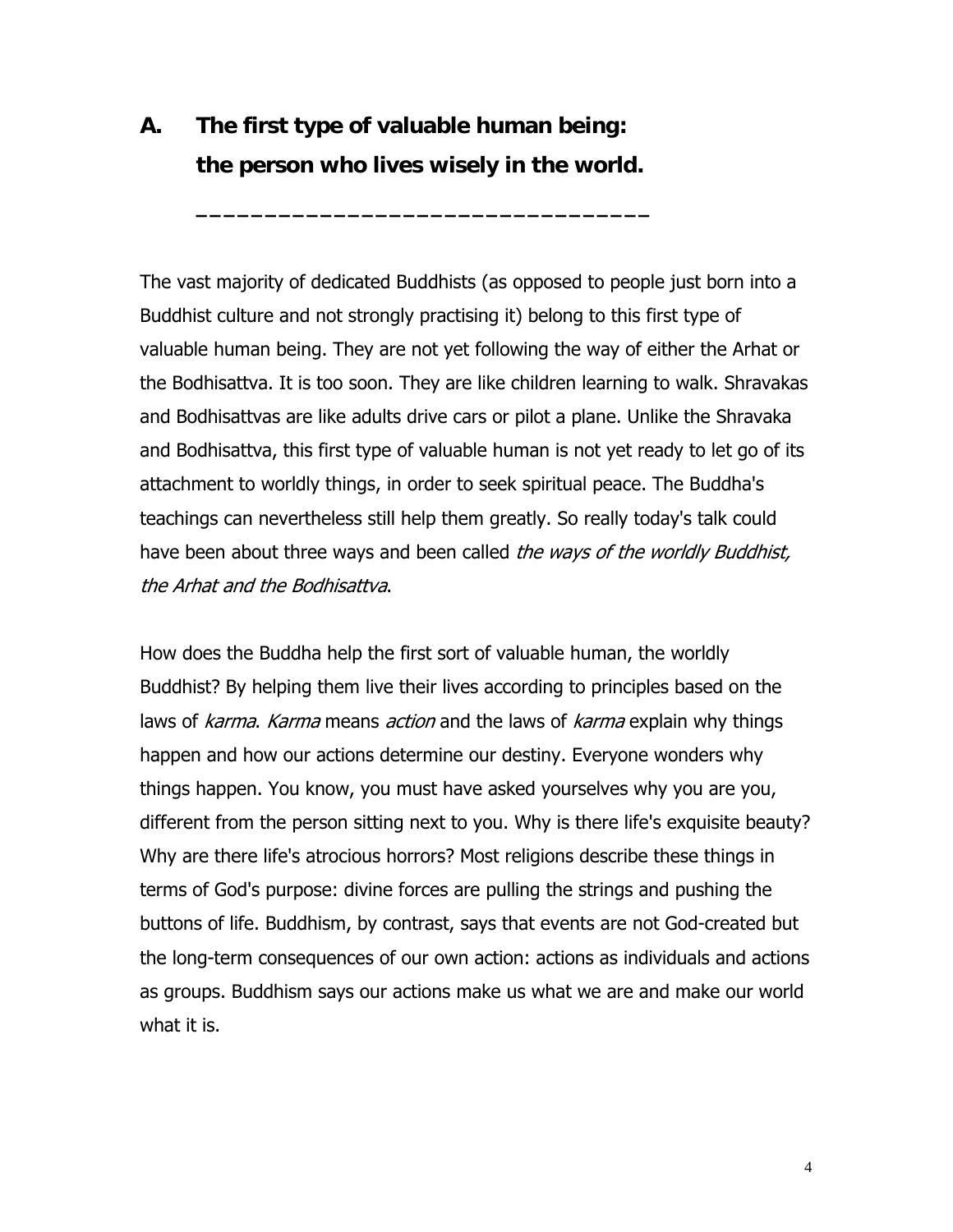The Buddha taught that nearly all the things we do, say and think have longterm consequences for their doer. What we are doing now is shaping our own future, in this life and lives to come. What we are now has been shaped by how we acted and reacted in the past. Remember that Buddhists believe this life to be just one in a long chain of lives, as we reincarnate over and over again. What we do in this life generates all the details of our future lives: who we meet, the way the environment changes, our health, our suffering, our happiness. When we live in a harmonious, helpful and wise way with each other now, this generates happiness for later. When we live in conflict, self-centredly and unwisely now, it stores up suffering for later.

Thus, if we protect and save life -in this life- then we ourselves will be born with long life and good health next time round. If we are generous and caring now, we will feel satisfied with our lot in the future life and be cared for by others. If we lead what Buddhism defines as a respectful, responsible life in one's sexual relationships, we will find loving, caring and suitable partners in the next life and so on and so forth.

The Buddha gave many teachings about our actions - and in particular a very helpful list of the 10 main actions to avoid and the 10 to cultivate. These form the basis for Buddhist morality just as the 10 commandments do in the Judaeo-Christian traditions. I have listed these 10 in the printed version of this talk, which is also on the Web.

There is, of course, in the action of this first type of Buddhist, a fair degree of self-interest: a studied concern for one's own worldly future. These are not Buddhists who desperately want to leave all worldliness and find the lasting peace of nirvana. If we use Shakespeare's words, "To be or not to be..." then our first Buddhist customer is definitely not ready *not to be*. This person likes life, still wants to be someone, somewhere in the world but preferably would like to be a healthier, happier and more prosperous person in a better family and

5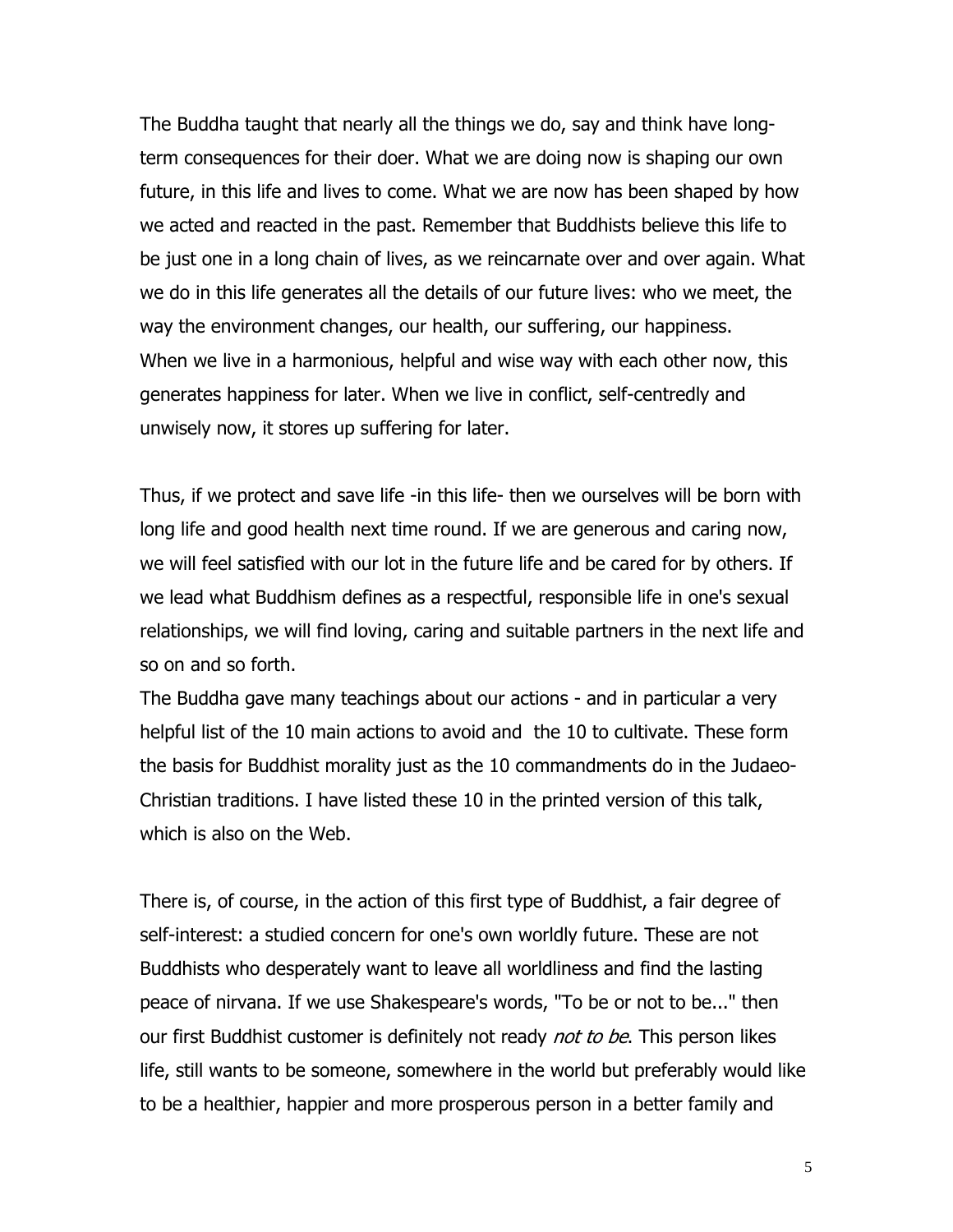social environment than at present. Even if that does not look likely in this existence, they try to live according to the Buddha's teaching on karma so that they will have a better time in the next life.

In teaching the laws of karma - the cause and effects of our actions - the Buddha was not only trying to help people help themselves but also trying to make for a better society: one in which there is less violence, less dishonesty and greater respect for others.

Furthermore, our other two types of valuable human being -those following the ways of the Arhat and the Bodhisattva- emerge from this pool of good people. One day, one life, it is said, there will dawn in their minds a profound awareness of the extent of suffering that there is in the world and indeed in one's own mind; then they become candidates for the ways of the Shravaka and the Bodhisattva.

**B. The second type of valuable human being: the Shravaka, who shuns worldliness to attain nirvana; the nirvana of the Arhat.** 

 **\_\_\_\_\_\_\_\_\_\_\_\_\_\_\_\_\_\_\_\_\_\_\_\_\_\_\_\_\_\_\_\_\_\_\_\_\_\_\_\_\_**

Now we come to the **second type of Buddhist or second type of valuable human being**. These are people who −if we return to Shakespeare's to be or not to be– no longer want 'to be' someone, somewhere. They have understood that there is a deep, spiritual state of equanimity and peace, far more satisfactory than anything this world can offer. You know, it's as though you've been in a smoky, noisy, crowded room all your life and suddenly you discover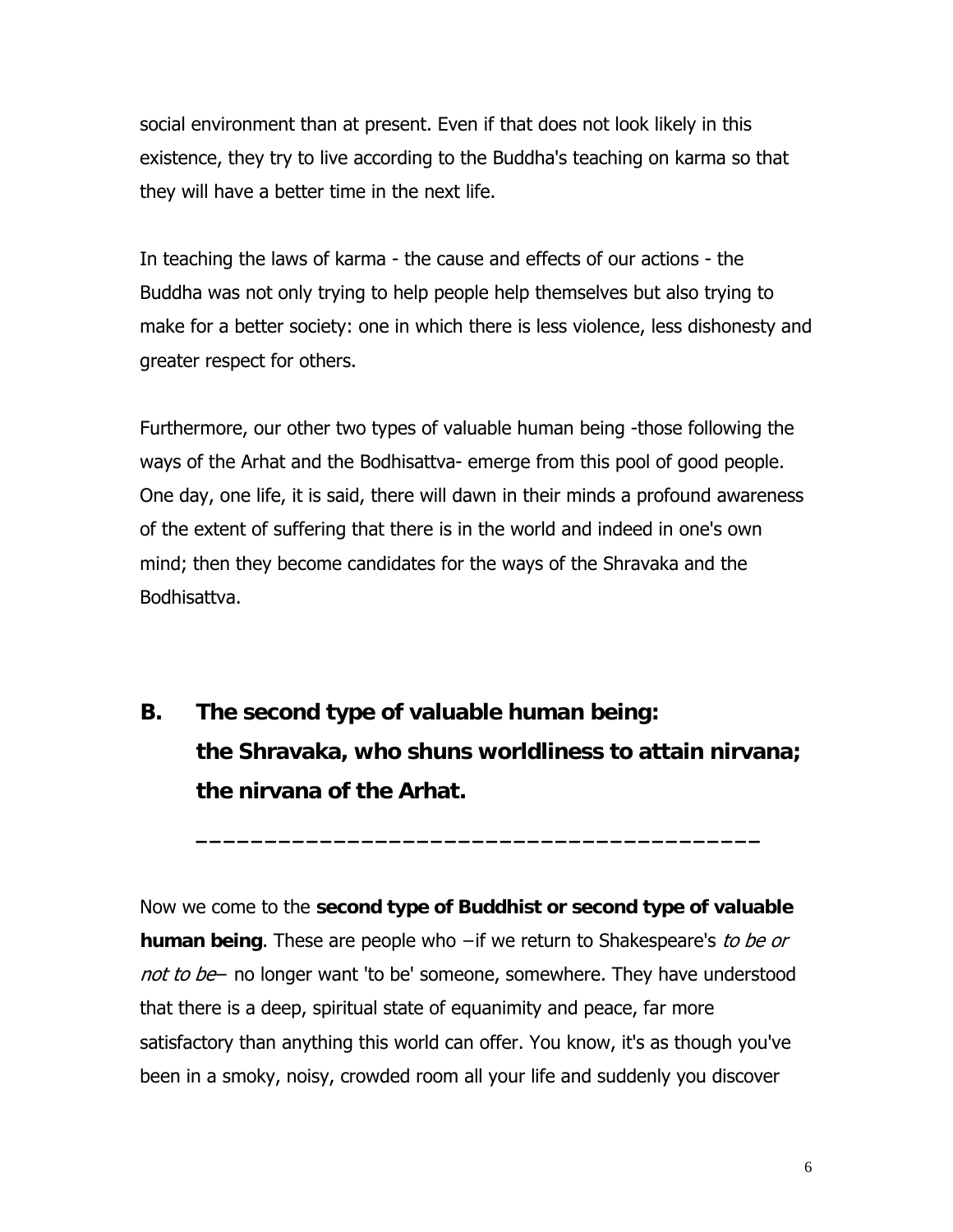the vast, clean open spaces of nature. The crowded, smoky room is a busy, worldly mind. The purity and freshness is discovered in the inner space of meditation. It is a peaceful, infinite space which transcends personality and the cult of personality - you know what I mean by *cult of personality*, where ME, I is all important - a world in which you have to assert yourself, create territory, be beautiful, be intelligent, BE …someone.

Our second type of valuable human being has had enough of seeking the pleasures of the senses and of having a happiness that always depends on external things: on other people, on the weather, on food, on sights, on sounds, on success at work, on human affection etc. They are shocked by the fragility and impermanence (*anicca*) of such happiness and by the price-tag of suffering (*dukha*) that goes along with it. They know that the Buddha and the Arhats of the past managed to stopped being reborn into lives of mixed happiness and suffering. How did they do it? By stopping doing the harmful actions - karma- that generate rebirth. How to stop these harmful actions? By getting rid of their cause: anger, jealousy, pride, ignorance and desire. How to get rid of all those? by destroying their cause: the illusion of self, of ME of I.

These saintly beings cleanse their mind of all these unhelpful emotions, feelings and illusions and instead cultivated very natural states of inner peace and harmony. The advantage of this inner happiness is that it does not depend on other people and external things. It is a state of constant well-being which does not depend upon the up-and-down world of personality and feelings. It is selfcontained. It is free of suffering. When it is perfected, it will remain forever. It is called *nirvana*. This is what the Shravaka hopes to achieve.

At this point, I think it will be useful to clarify the meaning of this word *nirvana*. Nirvana is not something in particular: not something that  $is$ . Nirvana means "suffering transcended". In other words, it is defined by what it isn't: it isn't suffering. It means that you have got free from suffering forever. It is like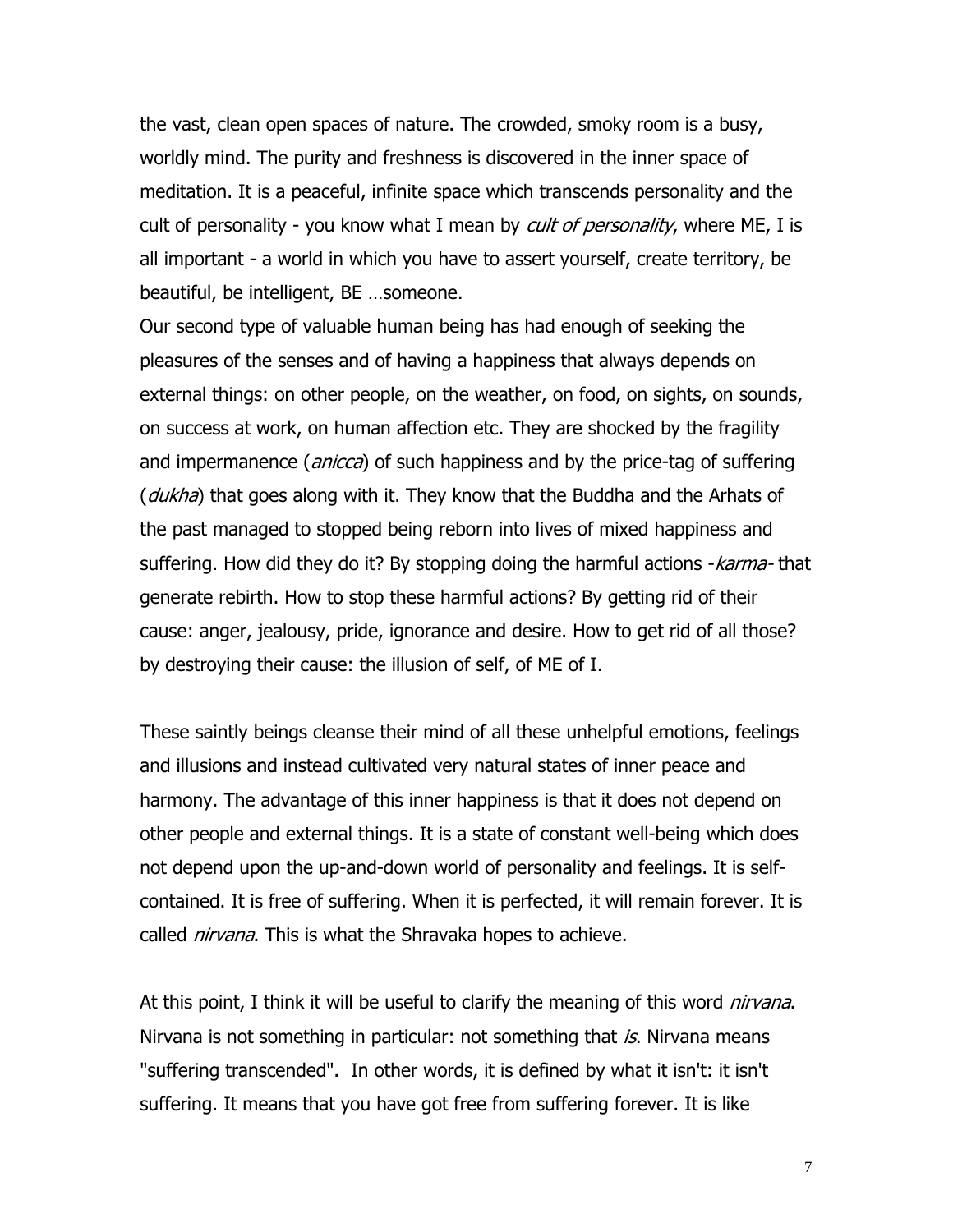saying, "got out of the fire". One is no longer being burnt by the sufferings of life. But this does not tell us where we actually are: in a swimming-pool, up a mountain, in a space-capsule. It only tells us that we are out of the fire. So this word *nirvana* can cover many possibilities. This will become important when we look at the way of the bodhisattva. We will find that the bodhisattva is trying to achieve a much higher nirvana than that of the Arhat. Both are *nirvana* inasmuch as both have gone beyond the suffering of the world because both have ceased creating the *karma* that causes suffering. But the bodhisattva aims to become a Buddha and a Buddha has far more qualities than an Arhat and has removed more blockages from the mind.

To give an analogy: if we think of worldliness as the planet Earth, the Arhat has gone beyond the Earth's gravitational field and is floating in the space of meditation. The Buddha has also gone beyond the Earth's gravity but has reached the heart of the Sun of Wisdom.

Now let us return to the way of the Arhat. It consists of the Triple Training: Conduct, Meditation and Wisdom. I think you may know these. The basis for the Arhat's path to the Arhat's nirvana is a very pure ethical and moral **conduct** in all one says, all one does physically and also in one's profession. In one respect, it is similar to the careful attention to *karma* of the first type of valuable human being. But the motivation is different. Here the pure conduct is aimed at switching off the video of life, not at making it into a better film! This different motivation channels things differently. It is like earning the same amount of money but investing it in another account. The Arhat's good karma is not paying the worldly mortgage - it is going in to the permanent retirement fund.

On this basis of pure conduct, *nirvana* is achieved through the skilful combination of two things: meditation and wisdom. Let us first examine **meditation**.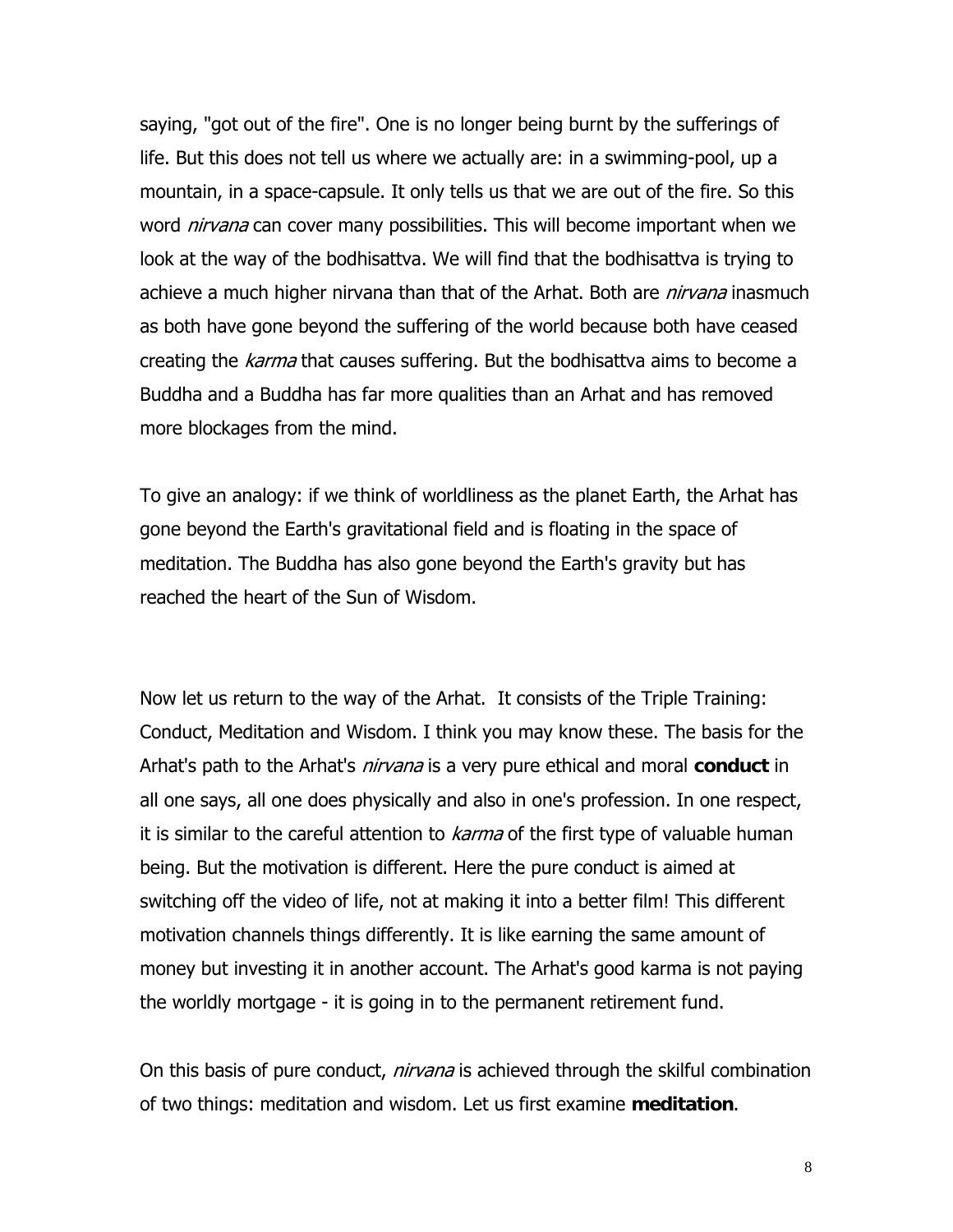Concentration meditation is the way in which those becoming Arhats overcome their passions, angers and other agitations of the mind. Concentration meditation cultivates inner peace. As the peace develops, desires, aggravations, and all these other things naturally diminish. As the peace grows, worldiness diminishes. It is like water. Let's just think together for a minute. Has everyone seen a turbulent ocean? Try to imagine it: those vast, powerful, rolling grey-green waves Brrrr! You can't see into it, it is busy, dangerous and it reflects nothing clearly. That's the worldly mind: very agitated, very busy with itself, very shortsighted and very endless. Now let's think of clear water - a very calm loch. Got the image? As water becomes calm, the waves subside. When water is calm, you can see all the fish and plants in its depths and it reflects the sky by day and the stars at night. The meditation mind is very still, clear and beautiful, like a very calm ocean. It has far-seeing wisdom.

As anger, desires and so on diminish through meditation, the peace becomes more lasting and more stable. This reveals levels of thought and subconscious activity of which one was not previously aware. Again and again, one refines the process of inner peace, until the mind is exceedingly clean and pure, knowing nothing but happiness and equanimity. A great, calm ocean of peace. Meditation requires careful training in mindfulness, concentration and channeling one's effort.

Now let us consider **wisdom**. As meditation improves, the quietness and clarity of mind enables great precision in the mind's self-knowledge. Just as our modern science pierces the secrets of the material universe through very fine investigation into the atom and into the human genome, the science of concentration meditation investigates the complex workings of the human mind and this knowledge is very helpful in transforming the mind and bringing it to stability and wisdom.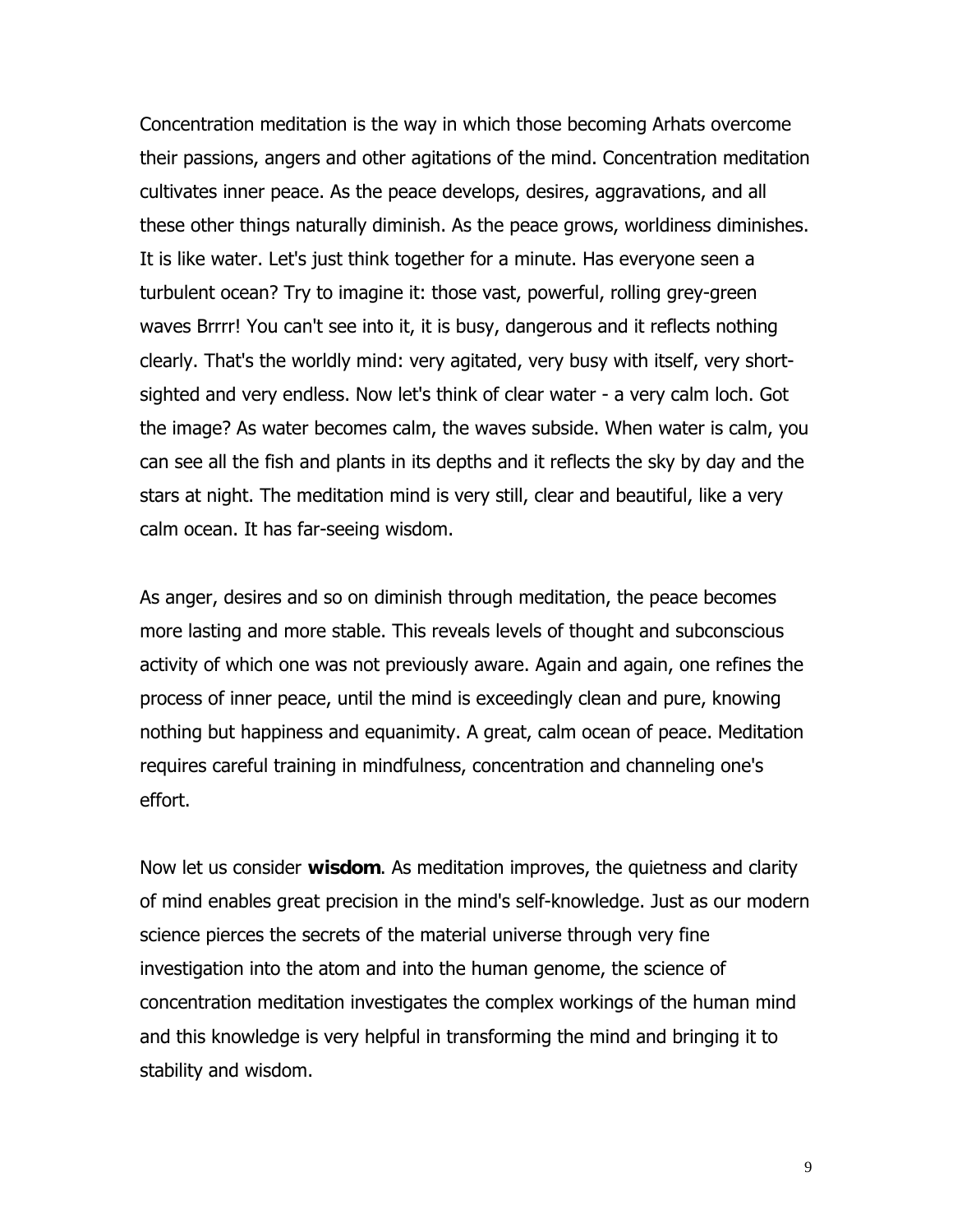This wisdom ends up being real insight into the Four Noble Truths, which lie at the very heart of the Buddha's teaching. When I say 'real insight' I mean that the Four Truths are no longer ideas but things vividly, directly experienced as true, direct insight into life itself, without the need of thoughts. This gives you the "right view" of things -the right perspective- and provides the right intention for instructing other people.

I don't want to get too technical in this talk. The Buddha's own teachings –called sutra– on this topic of the way of the Arhat fill dozens of books. We could –for example– examine extensively the real meaning of the Eightfold Path that I have just described<sup>[ii](#page-22-0)</sup>.

We could also explore (if we had time) how meditation actually changes the mind, bringing freedom and peace as well as the emergence of saintly qualities, which are quite extraordinary; miraculous.

Also, given time, we would explore the nature of wisdom in this path, seeing how it is *anatta* - a complete de-masking of all the delusions of self that the human mind can fabricate, whether it be a personal self or a cosmic self in the form of a God or a series of gods. This wisdom also recognises *anicca* - the totally transient, or impermanent, nature of the various phenomena of the worlds of mind and matter and understands in detail how they come together and trigger each other into making the events we perceive as life, with all of its suffering; dukkha.

The Hinayana mental journey of purification is a voyage deep into the inner peace of one's mind. There are four main stages on the journey, with Arhat being the final stage.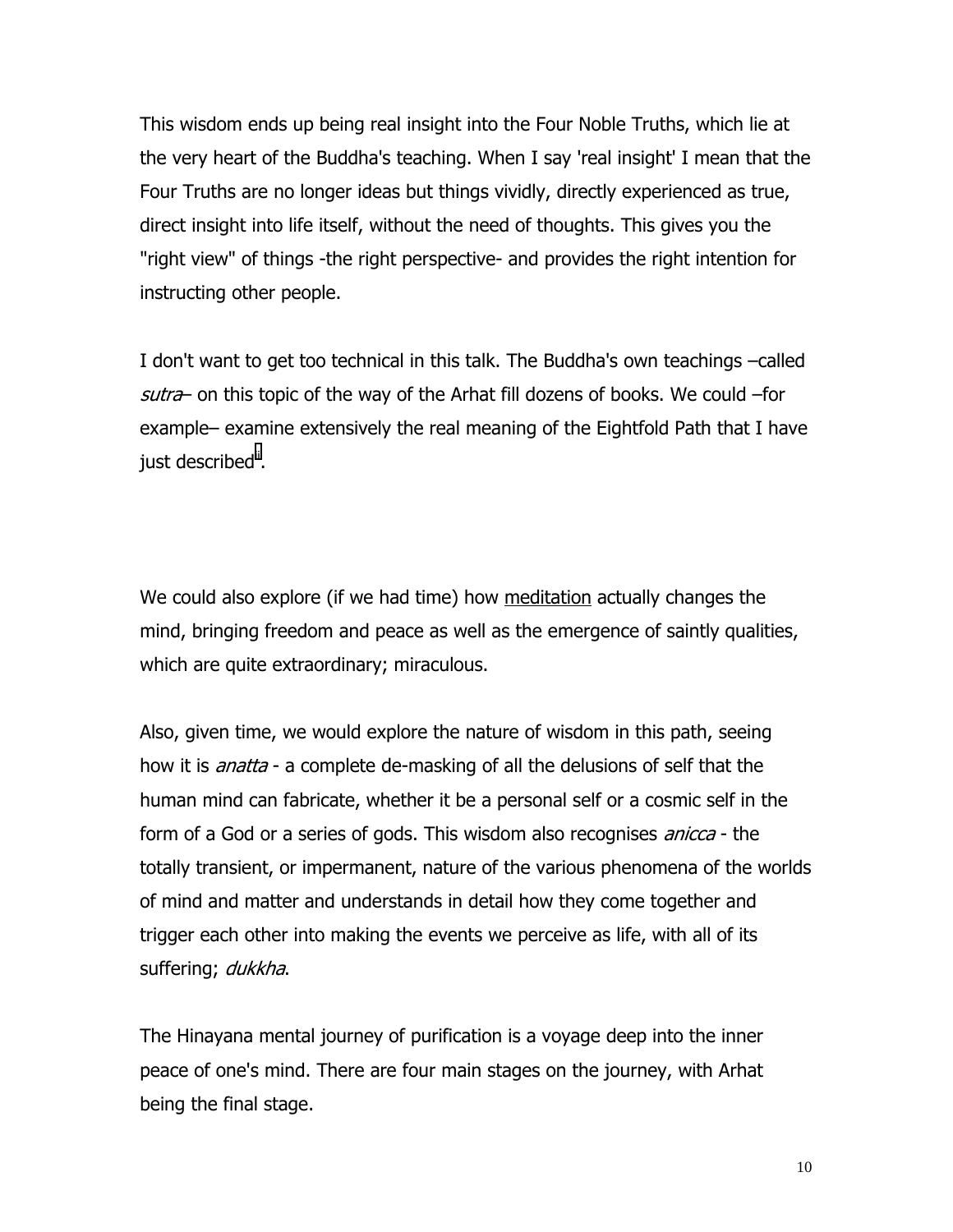- 1. *Stream-entrant* when one has profound faith in what one is doing because the results are emerging and the process is very obvious. If we compared the path of meditation to unblocking a drain, it is at this stage that –after poking for ages with the rods– the blockage clears and the water starts to flow swiftly.
- 2. *Once-returner* when one has purified so much of one's mind and *karma* that there will be only one more rebirth in the world.
- 3. Non-returner when one is living that last life in which one becomes an Arhat
- 4. *Arhat* the final achievement when every trace, gross or subtle, of egodelusion and its subsequent desires, anger, jealousy, pride and confusion are all irreversibly eliminated from the mind and the mind will rest continuously in deep, far-reaching meditation.

\_\_\_\_\_\_\_\_\_\_\_\_\_\_\_\_\_\_\_\_\_\_\_\_\_\_\_\_\_

At this stage, I would like to sum up so far. We have looked at two types of what are called *valuable human beings*. Together, they make up what is known as the hinayana or the smaller way. I must make it clear that the term hinayana does not refer to the Buddhism of any particular country. It refers to the Buddhism suitable to a certain psychological type: a person who is working first and foremost for his or her own well-being. That person could be in Tibet, Sri Lanka or Scotland, following any school of Buddhism. Such people are not without love or compassion for others. It is just that they feel –quite pragmatically– that, in the end, we cannot change other people that much but that we can change ourselves and that self-transformation is our prime duty as human beings. So much of the world's problems come through people trying to change each other but being unwilling or unable to change themselves.

Hina means smaller or lesser and Yana means the power to carry. Because these first two types of valuable human being can, at best, only take one person to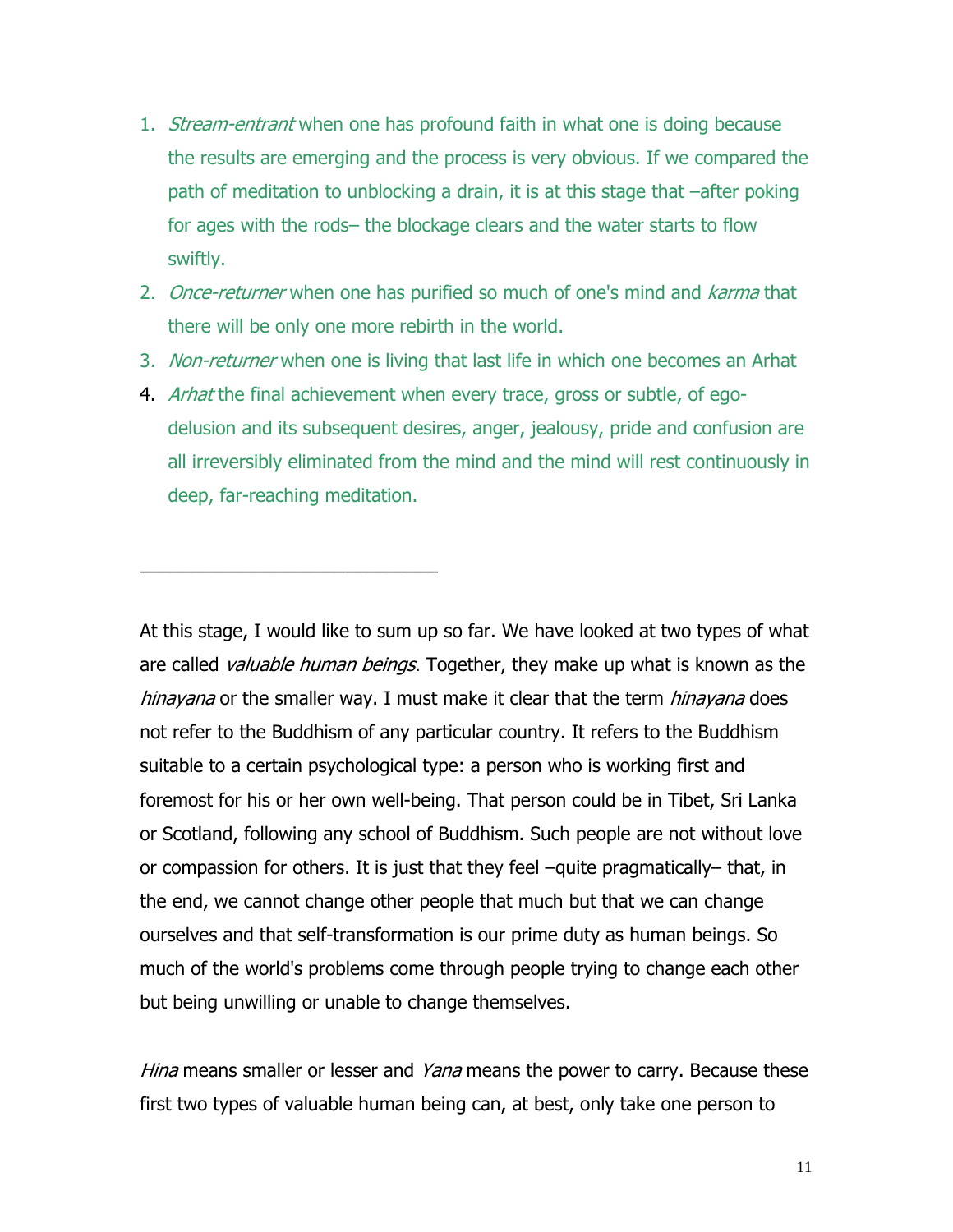liberation –that person being oneself– then their way is called the lesser way. It's like a car with only one seat. We will see that the greater way aims to carry many people to liberation. It's like a jumbo jet.

**C. The third type of valuable human being: the bodhisattva, who works within the world, in order to attain the 'non-situated' Nirvana of the Buddha** 

**\_\_\_\_\_\_\_\_\_\_\_\_\_\_\_\_\_\_\_\_\_\_\_\_\_\_\_\_\_\_\_\_\_\_\_\_\_\_\_\_\_\_\_\_\_\_\_**

The bodhisattva shares absolutely all the positive points of the hinayana follower: he or she recognises the futility and suffering of worldliness (samsara) and also knows that there is a much more elevated state to be achieved. But instead of wanting to make the Arhat's journey deep into the mind's peaceful recesses, the bodhisattva wants to become a Buddha, so as to be able to help thousands of other people free themselves from suffering. A Buddha is not only a great guide and friend for living beings: a Buddha's attainment - the Buddha's Nirvana- is far purer than that of the Arhat. It is in understanding the difference between their two "nirvanas" that one can clearly understand the different paths of the bodhisattva and the Shravaka.

In the printed version of this talk, I have spelt the Buddha's Nirvana with a capital N and the Arhat's nirvana with a small  $n$ . The Buddha's nirvana is called non-situated Nirvana, because we cannot situate it:

- 1. either in *samsara* the world
- 2. or in the profound inner peace of the Arhat's *nirvana*.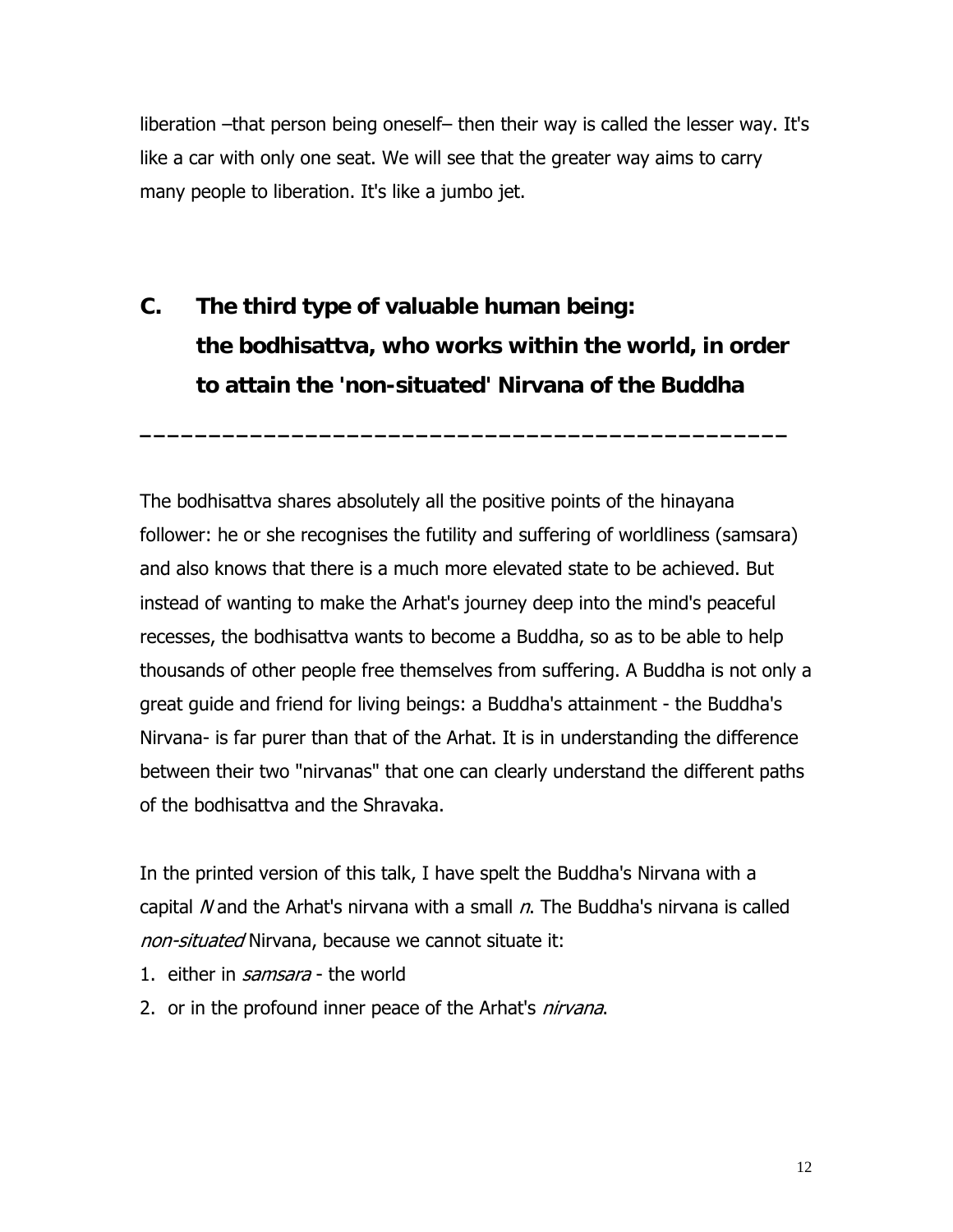The Buddha's Nirvana –with a captial  $\mathcal W$  is therefore said to be *neither samsara* nor nirvana (with a small n). Here I'd like to remind you of the all-important point made earlier: *nirvana* simply and only means that all suffering has ended but not all nirvanas are the same.

Like all nirvanas, the Nirvana of the Buddha has transcended worldly suffering and the necessity of rebirth as someone, somewhere. But it is much, much more than the profound peace of the Arhat's nirvana. The Buddha's Nirvana is the total discovery of the timeless, perfect, heart-essence of the universe. It is everywhere and in everything and everyone. It is a natural, brilliant world of peace present everywhere (once you know how to recognise it), not the peace of withdrawal into an inner sanctum. It is something naturally sacred, ultimately pure and radiant with immeasurable qualities of universal love, universal compassion and an incomprehensible outreach, helping beings to the farthest ends of the universe. Because it is so sublime, so far-reaching and so much beyond the imagination, we call it the *undefinable* or *unlocated* or *non-situated* Nirvana which we can locate neither in the things of this world nor in the peaceful meditation of the Arhat's nirvana. The Arhat's nirvana we can, by contrast, define very clearly, in terms of concentration meditation.

I really hope that as you come to understand this point about the difference between the two nirvanas. If you do, it will clear up the confusion created in books about Buddhism, in which they say that the bodhisattva renounces nirvana in order to help other beings. It sounds almost like somebody giving up their holiday in order to stay at home to help the family. Or like someone in prison who could be released but somehow has to commit more crimes to stay inside and help the inmates. This really is a misunderstanding. It is true that the bodhisattva abandons one sort of nirvana (the one with a small 'n', that of the hinayana path - the inner peace) but this is because he or she is taking a quite

13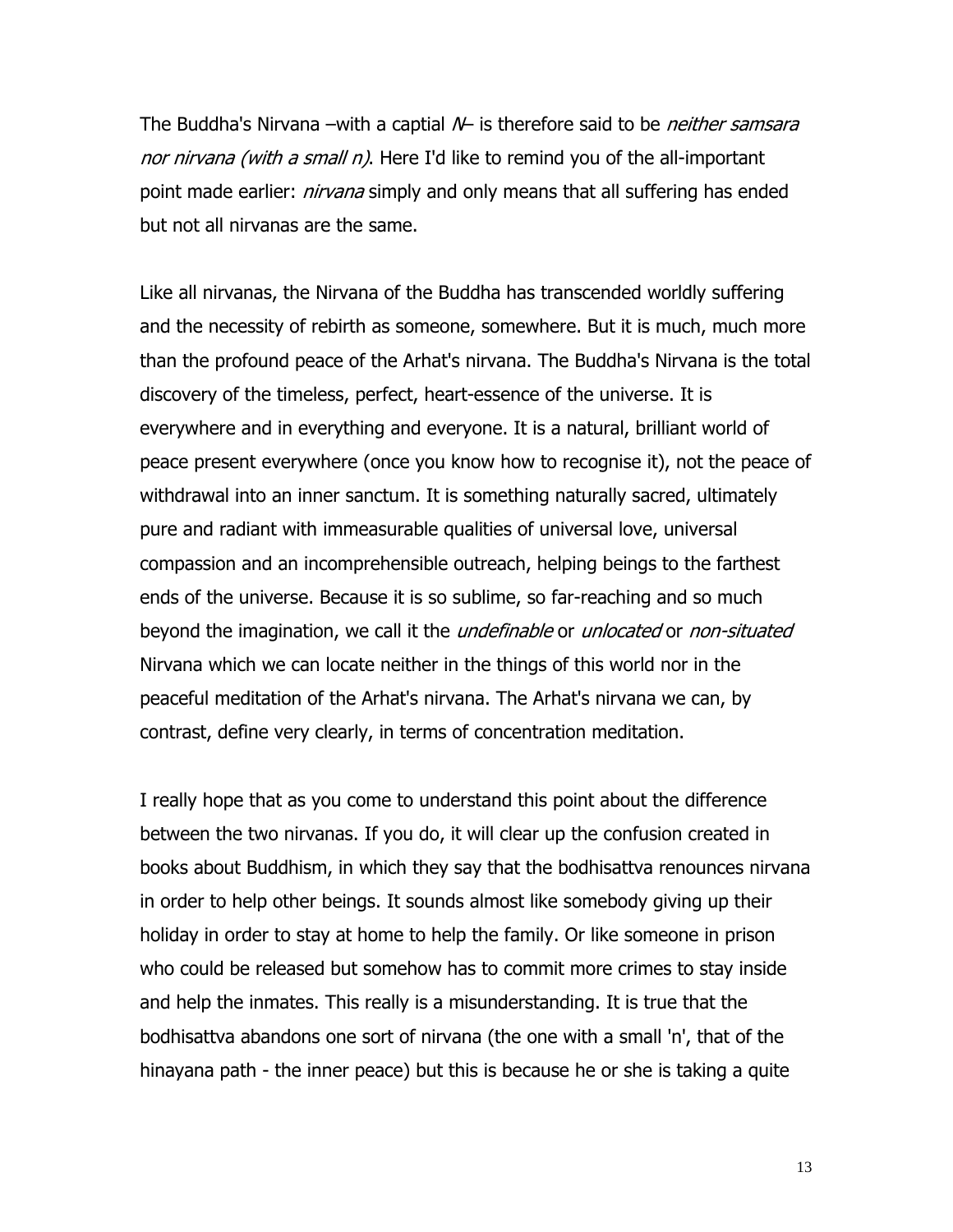different route towards a different Nirvana: that of the Buddha: the peace of the compassionate, totally-wise mind. Nirvana with a capital N.

The only way to reach this Nirvana of the Buddha –often called buddha nature– is through perfect compassion. Compassion involves being in living contact with the suffering of the world, facing it and doing all one can to eliminate it. Furthermore, here one is not shutting off the senses but liberating them. There is a very good expression in Christianity which explains exactly what the bodhisattva is doing: *being in the world but not of the world*. Take the work of primary school teachers, for example. They need to skilfully enter into the world of 5 and 6 year-olds. They give these tiny children the magnificent skills of literacy and numeracy. It doesn't mean that they have to become childish themselves and renounce their adulthood. They operate in the world of small children but are not themselves of that world.

Someone who dedicates this life and all future lives to attaining this universal essence which is Buddhahood and helping millions of beings alleviate their suffering is called a *bodhisattva. Bodhi* means *Buddha* and *sattva* means *mind*, in the sense of a determined and courageous mind. Thus a bodhisattva is *someone* with the courage and determination to become a Buddha. The word Arhat means the one who has conquered the enemy, the "enemy" being the delusion of personality and all the desires and adversities it produces.

What does the bodhisattva's path involve? First, all the same mind-purifying work of the hinayana path. Whichever Buddhist path one follows, every trace of selfish desire, anger, jealousy, pride and confusion must be eliminated from the mind. But the way in which these are eliminated by the bodhisattva is different. You will remember that –in the hinayana way– it is done by going ever more finely into the tranquil depths of concentration meditation. The mind draws away from the senses, draws away from all that is worldly and goes deep inside. The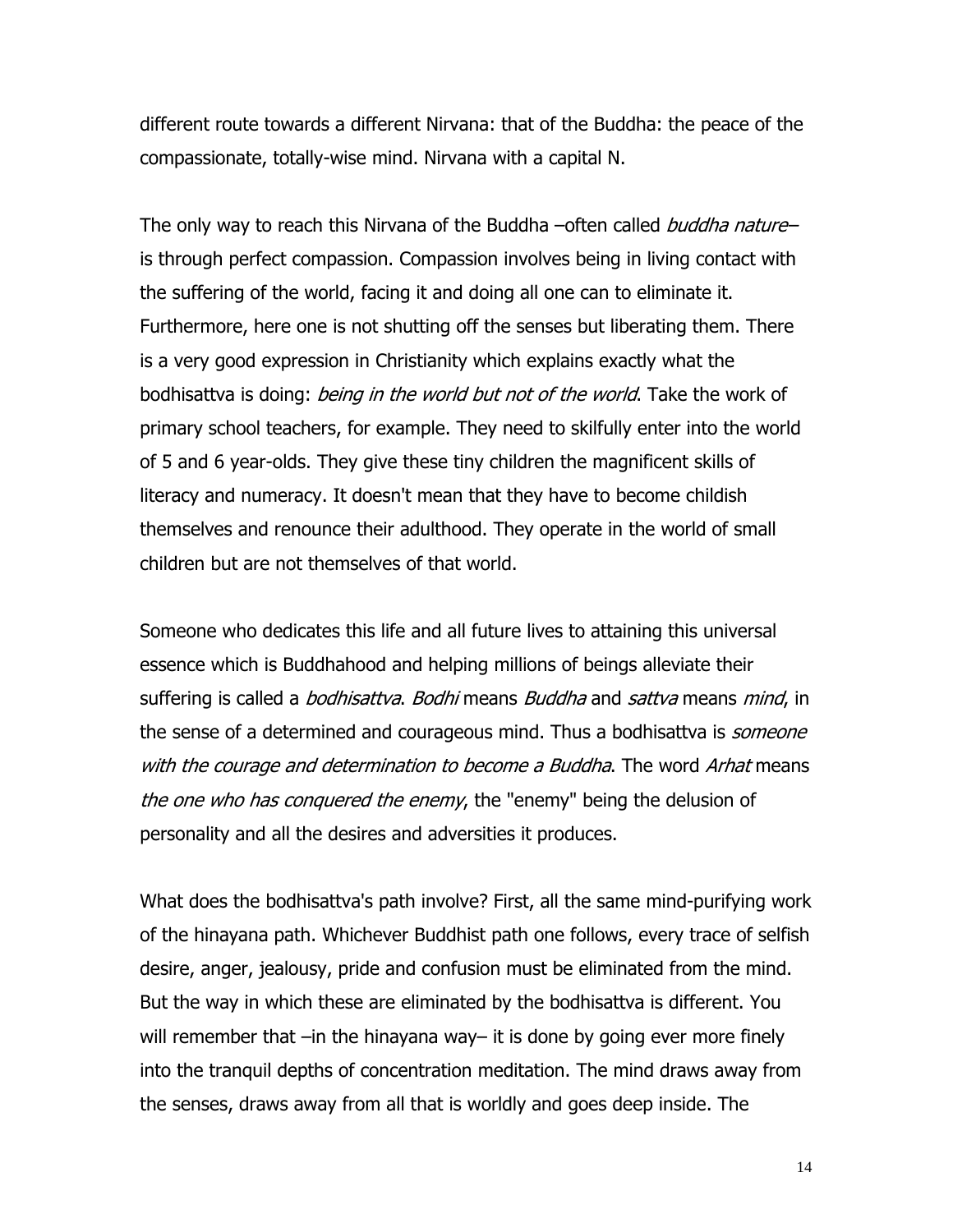bodhisattva does not need to withdraw from the world but instead faces the world and learns through the world and through his or her own reactions to it. It is not so much a path of escape as one of transformation. Anger is transformed into love. Jealousy is transformed into a sincere joy, which rejoices in the achievement of others. Pride is transformed into an awareness of the sameness of us all, before what is eternal and so on and so forth.

This work -of transforming emotions– is made possible by meditation, as only meditation gives clear insight into how the mind works. You know, if you want to fix something you first need to know how it works. Meditation helps us discover how the human mind works. The bodhisattva's meditation practices are structured differently from those of the hinayana path. Also, there are many more of them. As mentioned before, the bodhisattva is avoiding the nirvana (with a small 'n') of the hinayana path and the bodhisattva is very careful not to be drawn into its beautiful inner peace of meditation's tranquillity. One of the main tools for doing this is *right thought* or prayer.

In other religions, people pray to a God or to several gods, asking for their help. In Buddhism, prayer is not addressed to an external, other, being. Prayer is an organised way of changing the mind. By repeating good thoughts, sincerely from the depths of one's heart, over and over again, they become habitual ways of thinking. They change the mind. In the end, the way one reacts to life's situations will be made very different, just through constant prayer. The main prayer of the bodhisattva is a commitment to help all beings, by achieving the perfection of Buddhahood. Why is this? The Buddha was just one person. All he had were three robes, a begging bowl and one or two small objects. Yet, through his purity and deep wisdom, he was able to help many tens of thousands of people personally during his own lifetime and many thousands of millions after his death, through his extensive teachings, which show people how to help themselves. The bodhisattva remembers this over and over again. One

15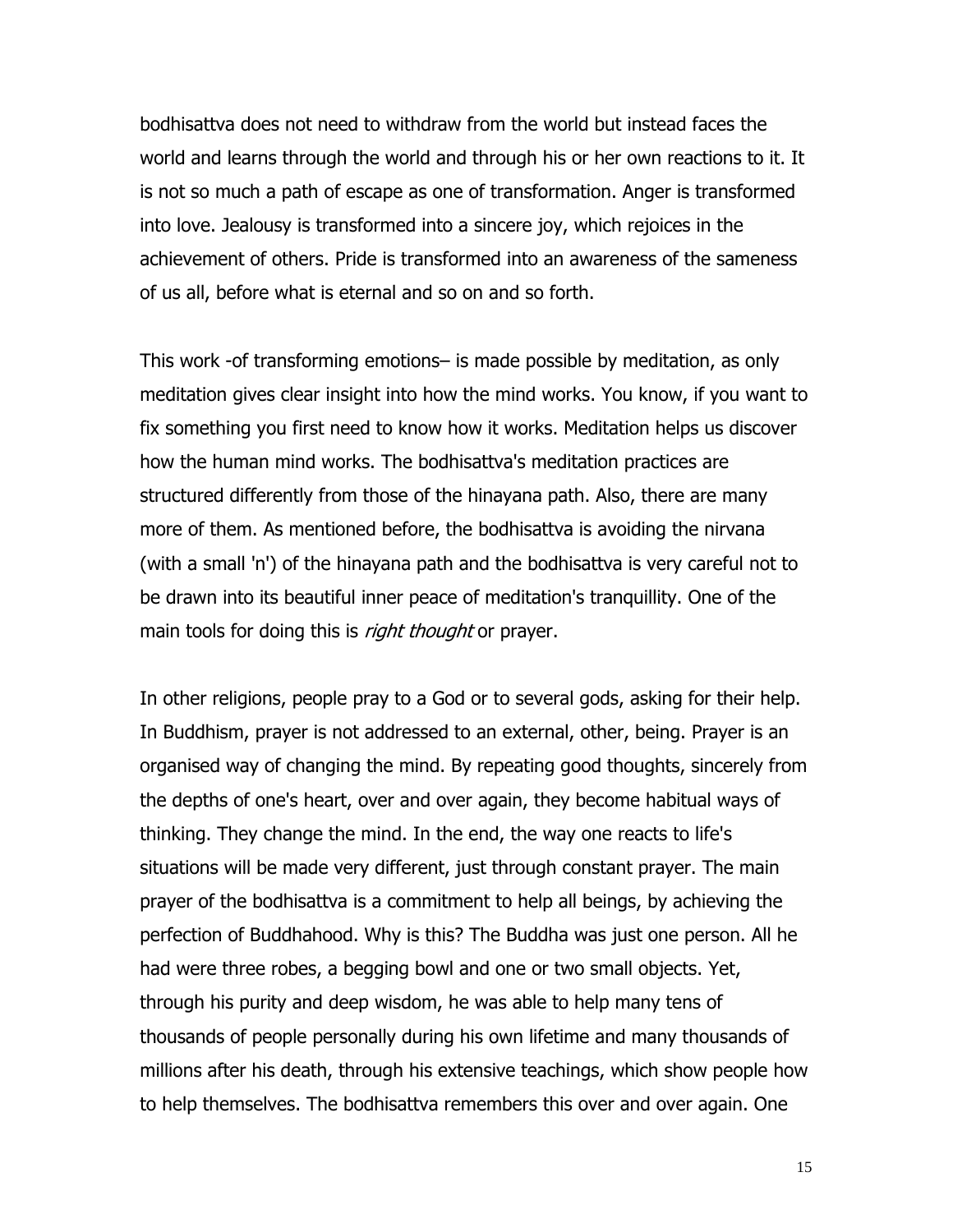person helps millions simply by attaining a perfect mind. The Bodhisattva knows that the finest way to help others is to become totally pure, totally wise and totally skilful in guiding others on the path, just like the Buddha. Many times a day, the bodhisattva dedicates his life to this end, in prayer, and tries to do every daily task –even making a cup of tea– with a mind filled with compassionate love for all other beings and a deep longing to attain buddhahood.

But longing to achieve something is not enough. One must actually do the work. I can stand here for years, longing to go to Hawaii, but I won't budge an inch. One needs to earn the money, buy the ticket, buy the baggy shorts, get to the airport, catch a plane and so on and so forth. What the bodhisattva has to do in order to really become a Buddha is usually described through six things. These are like six parts of a puzzle. When they are all complete and perfectly put together, the puzzle of Buddhahood is complete. What are they:

- 1. Perfect generosity.
- 2. Perfect right conduct.
- 3. Perfect forbearance (you could call this one patience or tolerance).
- 4. Perfect diligence.
- 5. Perfect meditation.
- 6. Perfect wisdom.

The six are called the six *paramita* or six transcendent perfections. You will have noted that I have tried not to use Pali or other foreign words in this talk. We only need to use them when we have no equivalent term in English. I know a lot about this as my own life's work is translating scriptures from Tibetan. Your school examiners may want you to know words like *anicca* or *dukkha* but I cannot see the point too much. We have perfectly good words for these in English –impermanence and suffering– and why should you learn the Pali words, rather than the Sanskrit or the Japenese or the Tibetan? Anyway, *paramita* is a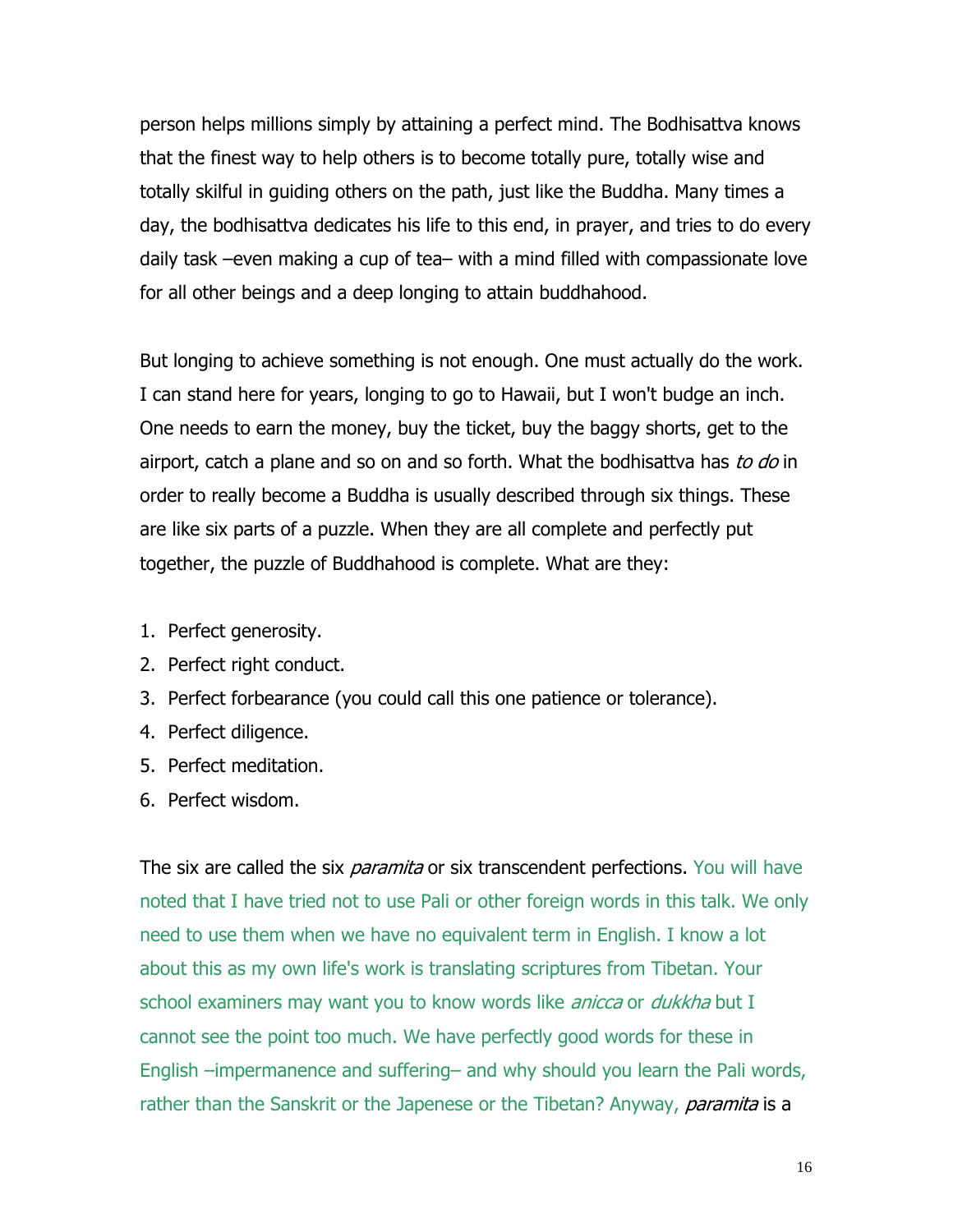word without a direct equivalent in English and so it is useful to use the Sanskrit. It literally means "gone to the other shore". This is because when all these six qualities have been brought to an absolute perfection, one has crossed the ocean of worldly existence (samsara) and attained the other shore of Buddhahood. We can look at it another way. What is a Buddha? Someone in whose mind these six things are totally, immaculately perfect.

Why does the bodhisattva work with his or her mind in a different way from the hinayana follower? Let us compare this universal essence –of love, compassion and wisdom which is everywhere and which we call buddha nature– to a bright light. Although this light is in each and every one of us, it cannot shine because it is covered up, blocked off. There are two layers of blockage:

- 1. The first is called *klesha* in Sanskrit. This is often translated as *mind poisons* or *cankers* or *defilements*. I have mentioned it a couple of times already today: it consists of selfish desire, aggression, jealousy, pride and ignorance. All of these feelings arise through the negative delusions of personality –the harmful ways in which one defines oneself- I must have, I can't stand, I ought to have what he has, I'm better than she is etc. In the hinayana path one removes all such deluded ideas about self and this removes this first covering on the light of truth. By simply doing that, one no longer needs to act selfishly, therefore there is no bad karma and so one stops the cycle of rebirth after rebirth into worldly existence (samsara) and eventually become an Arhat.
- 2. The second covering, blockage or veil is something much more subtle. For simplicity, we can call it "duality". It is the split-second by split-second play of our minds, which is constantly defining not only ourselves but also the world around us. It is like a piece of mind-programming which produces, second after second, a two-sided movie: me and you, self and other, ours and theirs, my body and the world in which it moves, my mind and my body etc. etc. It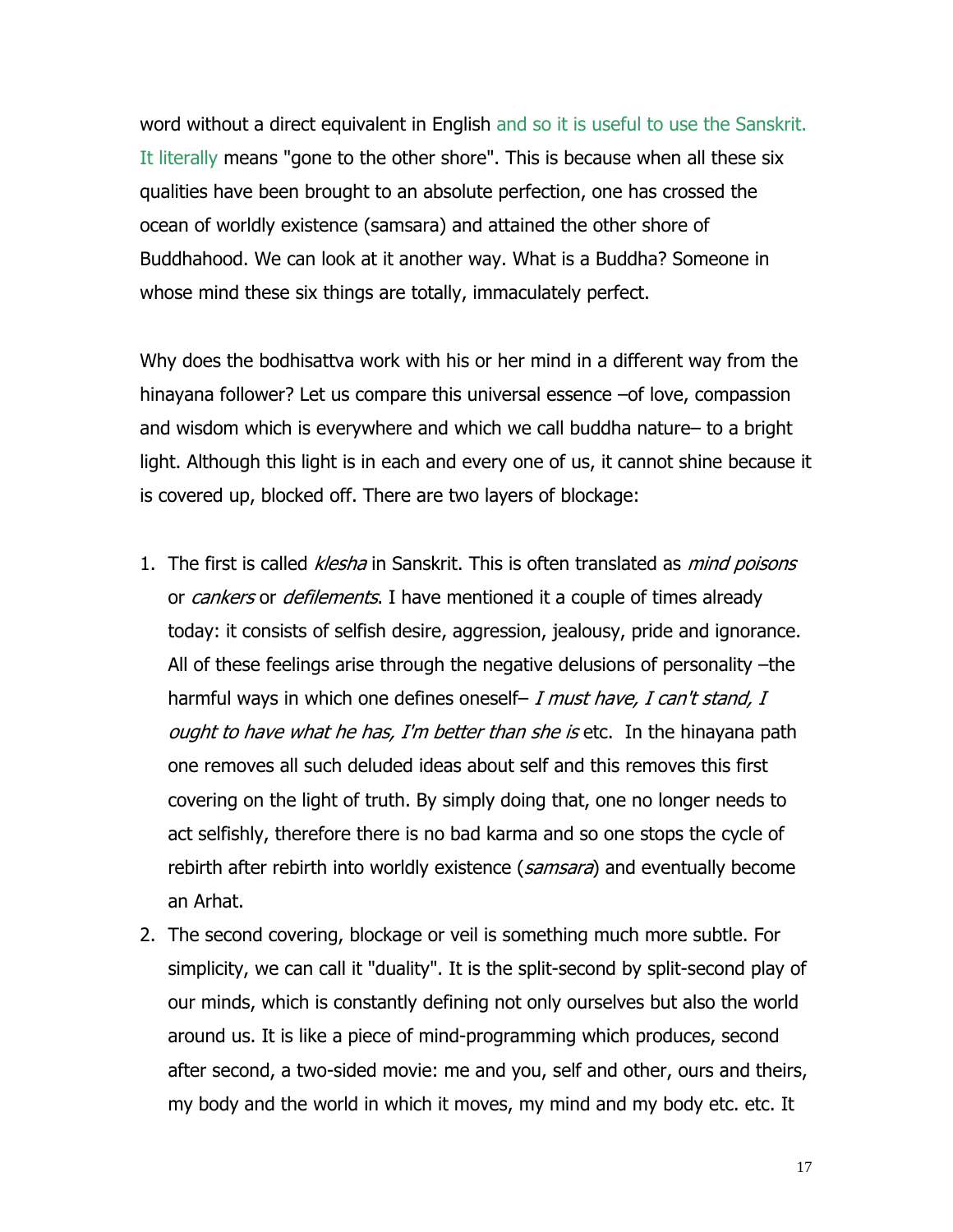is through these conscious and subconscious processes that we define ourselves and our world: our parents, friends, enemies, every detail of life. Each of us has his or her totally unique way of seeing and defining the world. We each move in our own unique universe. In the mahayana path, one needs not only to see *anatta* - that our delusions about ourselves are devoid of truth - but also to see how our delusions concerning other people and other things are also devoid of truth. Piercing through the illusions and seeing the raw truth of the cosmos is called discovering its *voidness (sunyata)*. We say voidness because we discover that other people and other things are *devoid*  $of$  the illusions we have been projecting onto them - like sudenly realising that a mirage is just an optical illusion and not real water on the road or like realising that someone you have been assuming was uninteresting is in fact pretty cool. Part of the discovery of voidness concerns the non-ego (*anatta*) discovered in the hinayana path. But it is only a part. By only uncovering anatta, one becomes an Arhat. By uncovering the whole truth about everything, *sunyata*, one becomes a Buddha.

One simple way of putting things may be this: the Arhat overcomes all illusions concerning himself and is therefore totally at peace with himself. The Bodhisattva is overcoming all illusions not only about himself/herself but also about all other people and the entire universe and is therefore at peace with everything. By destroying all illusions, the bodhisattva becomes a Buddha, knowing everything there is to be known. The Buddha is omniscient. The Arhat is extraordinarily wise but not ommniscient.

In the six paramita, the main work of discovering voidness is accomplished through a combination of the meditation paramita and the wisdom paramita. The second of these –wisdom paramita– is called *prajnaparamita* in Sanskrit. It is exceedingly important in mahayana Buddhism and there are many gigantic phiolosophical texts elaborating the meaning of voidness. Although there are so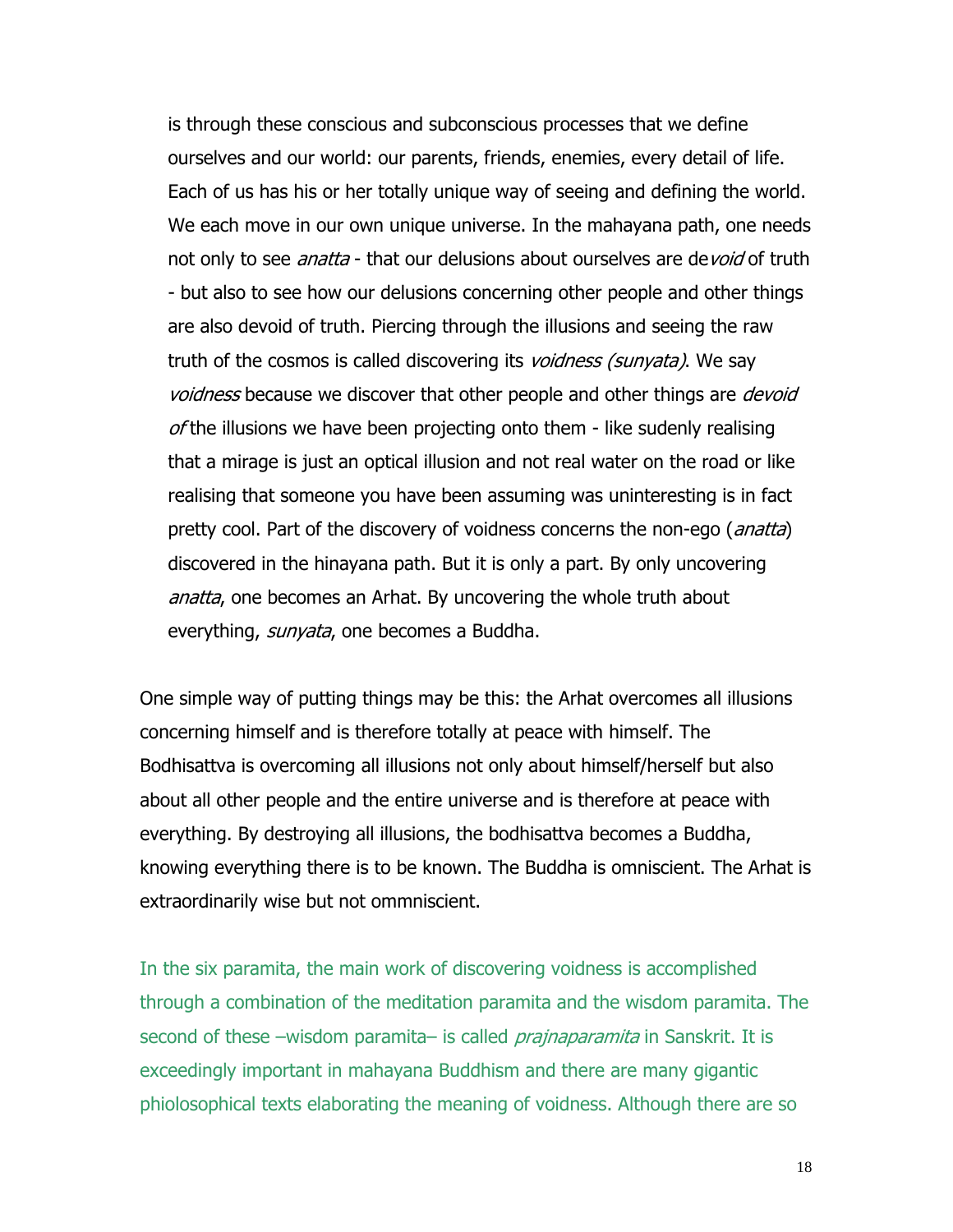many texts, the truth of voidness can only be discovered directly, in meditation, as it transcends all thought and philosophy.

As the six paramita - generosity, right conduct, forbearance, diligence, meditation and wisdom – come to completion, the real meaning of the word Buddha becomes apparent.

At the start, Buddha simply meant someone: an historical figure who gave us the Buddhist teachings. But as time goes by, one realises that the historical Buddha Sakyamuni simply achieved something that everyone, one day, in one life or another, will achieve. What he discovered is inside each and every one of us. It is our true nature, our Buddha-nature. This does not mean that each of us is really, at heart, an Indian prince! It does mean that there is perfect love, perfect compassion, infinite wisdom and a great ability to help and guide others, locked up in each and every one of us. It is the inner light. We just need to find it and to remove all the layers of illusion covering it and blocking off its power.

This timeless light, universal peace or cosmic wisdom manifests in three ways, known as the three *kaya*.

- 1. This Buddha nature, just as it is and as only a Buddha will ever know it, is called *dharmakaya*. Dharmakaya is formless: that means it has no shape, colour, sound, smell or form whatsoever. It is a vast, cosmic wisdom: the wisdom of voidness.
- 2. Bodhisattvas who are very saintly, who are no longer reborn in human worlds but have bodies of light, experience this buddha nature through the filters of their senses. Though it is formless, they see it as thousands of different Buddhas in various pure paradises. They hear it as deeply moving teachings expressing the universal laws of truth. The whole experience of their senses is an uninterrupted mental 'movie' of transcendent perfection. The way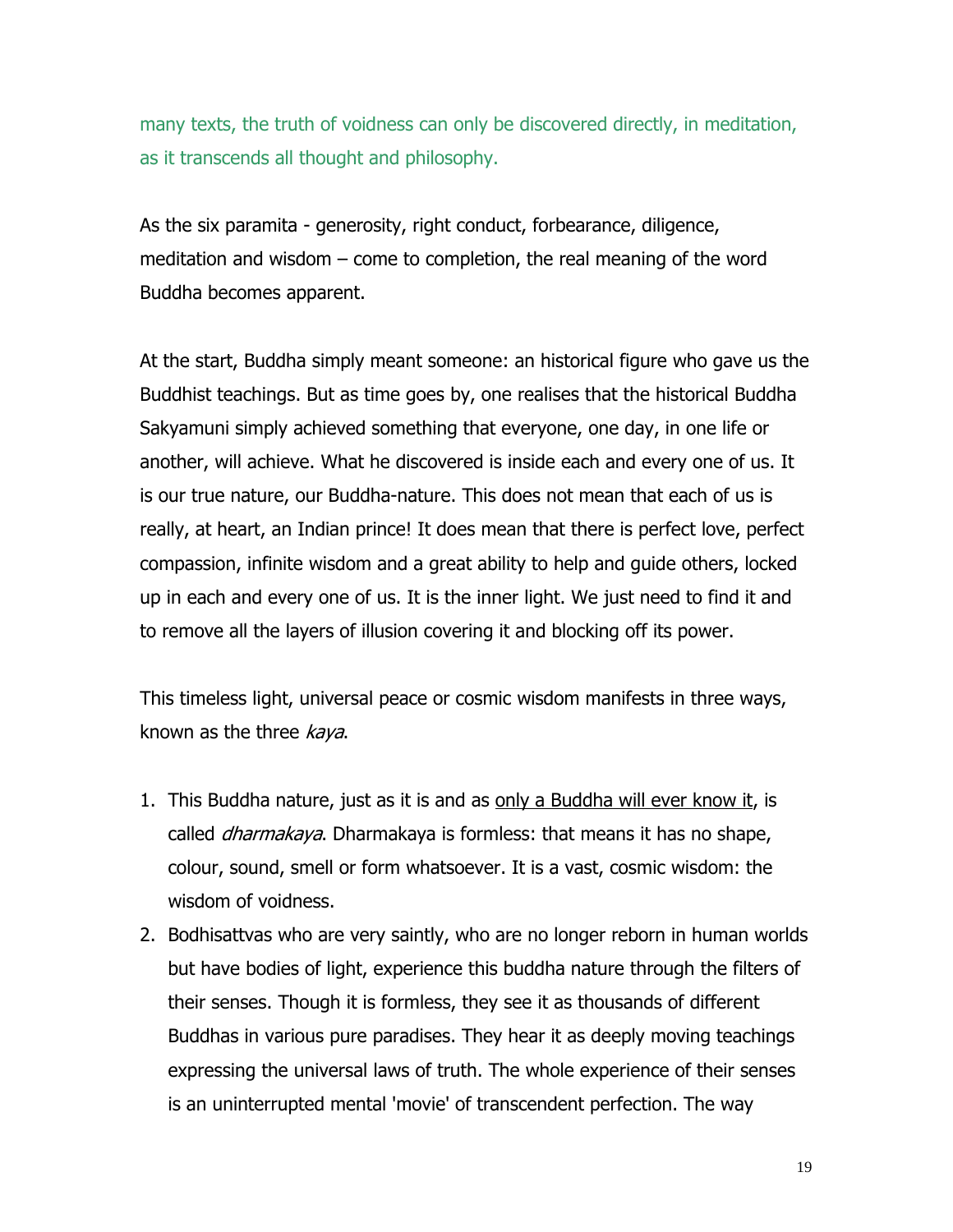Buddha-nature appears in these bodhisattva's minds is called *sambhogakaya:* the *enjoyment body*, meaning the visions and experiences of purity *enjoyed* by saintly bodhisattvas.

3. More ordinary beings, who are still in the world of rebirth and suffering, also have an experience of Buddha nature. They will have religious experiences, perhaps see a Buddha or a being of light in a vision and so on and so forth. This happens in moments when the mind is pure and open. It doesn't last and is not nearly so pure or so accurate as the experience of the bodhisattvas mentioned just now. The bodhisattvas' experience is constant, never interrupted. Nevertheless, when worldly beings have experience of the Buddha mind, it is usually a remarkable moment which changes and shapes the whole of their life. This aspect of Buddha-nature or Buddha mind is called nirmanakaya: the emanated body.

Today, I have spoken briefly -and very quickly- about the three types of valuable human being. Of course, this does not mean that other beings are worthless. It is just that these three types live lives which help themselves mature as human beings and they help the world. When the Buddha came to our planet, he came, like all great spiritual teachers, to help everyone, not just Buddhists. Understanding that we are each unique, he taught everyone he met according to their individual needs and, in general, he helped the three psychological types I have spoken of today as the three sorts of valuable human being: the everyday Buddhist and those deeply committed to the paths of the Arhat and the Bodhisattva. It is not that one way is better than the other. They are just different way suited to different people.

Today I have not spoken about the "sociological" side of Buddhism: its different temples, different customs for marriages etc. These are simply the outer shell of a faith. They are the clothes it wears. The actual faith is a series of beliefs and attitudes towards life, towards oneself and other people. They form the real body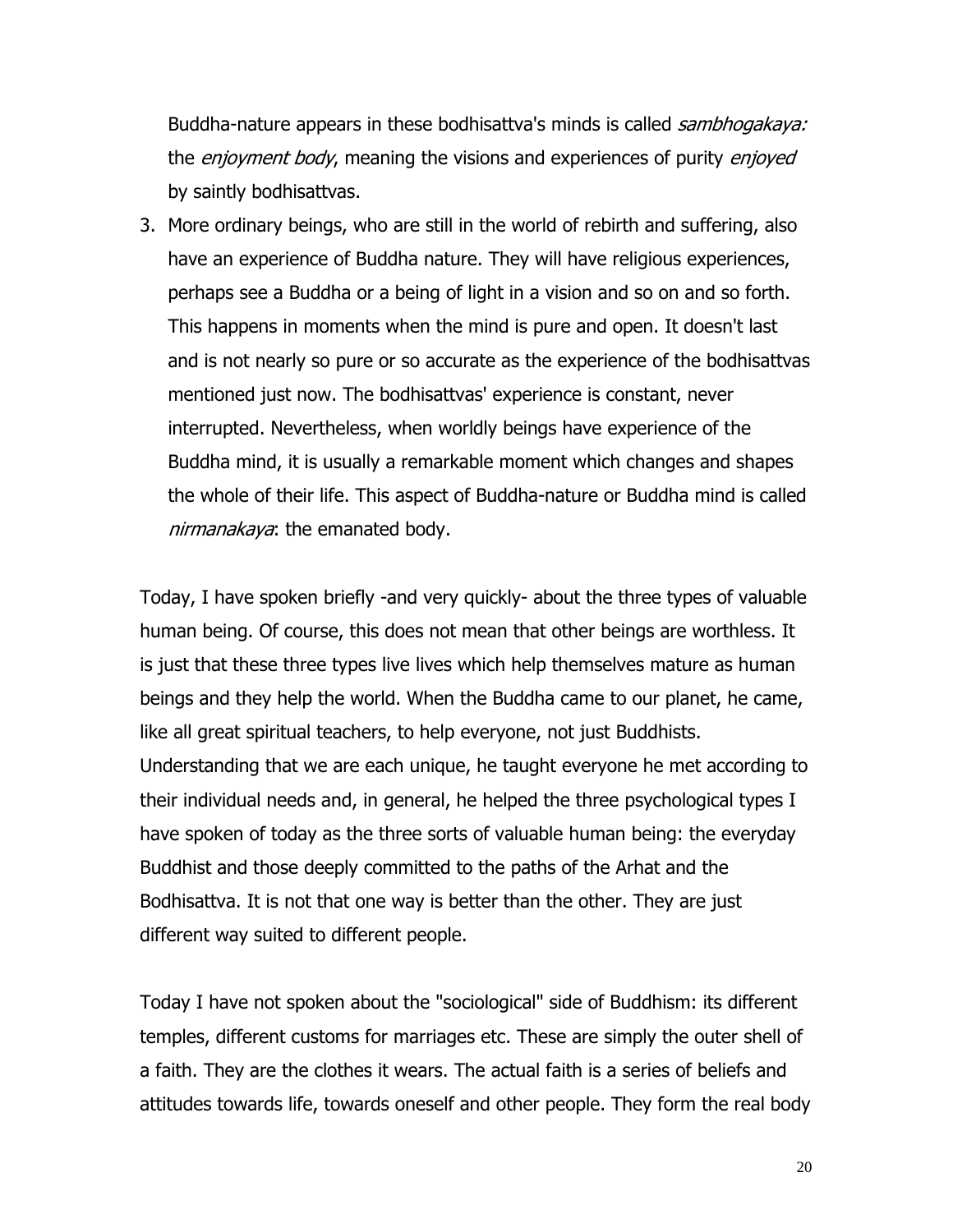of the religion. It is true that some Buddhist countries accentuate some of these ways, while others have dropped into the background or disappeared. I could have spent the whole lecture describing the geographical and historical develoment of Buddhism. Instead I have chosen to sketch the psychology of these main strands of Buddhism and tried to explain how the Buddha was trying to help everyone through these three approaches.

The Buddha often used the analogy of a doctor to describe himself. His teachings are like medicine, our mind's impurities and our karma are like the sickness. These three ways are suited to different types just like different medicines are suited to different diseases. Can we say a heart medicine is better than medicine for rheumatism? Of course not. Would ther be any point in giving the rheumatism medicine to the heart patient? Of course not. These three ways of living one's life and meditating suit different types of people. When someone comes to our monastery in Dumfriesshire for training, we use all three types according to the individual.

In fact, when you look closely, you will see that -besides denoting types- these three psychologies often exist side by side in nearly all of us. One part of us wants very much *to be*, another part seeks a peace beyond the passing pleasures of this world and another part of us seeks the way to truly serve and help other beings find their way to liberation. I would like to conclude by expressing my profound respect for all the goodness achieved by all three types of valuable human being and by saying that I think the Buddha was extremely wise and broad-minded in providing such an immense spectrum of advice concerning these three ways, teachings filling over a hundred books, during the 45 years of his teaching.

l

i *The following was removed from the beginning of the lecture (not enough time) but may be of interest <<*It is very important that you be objective, open-minded and critical in your studies. Before the main lecture, I would just like to clarify one or two things about Buddhism that may be helpful in this respect: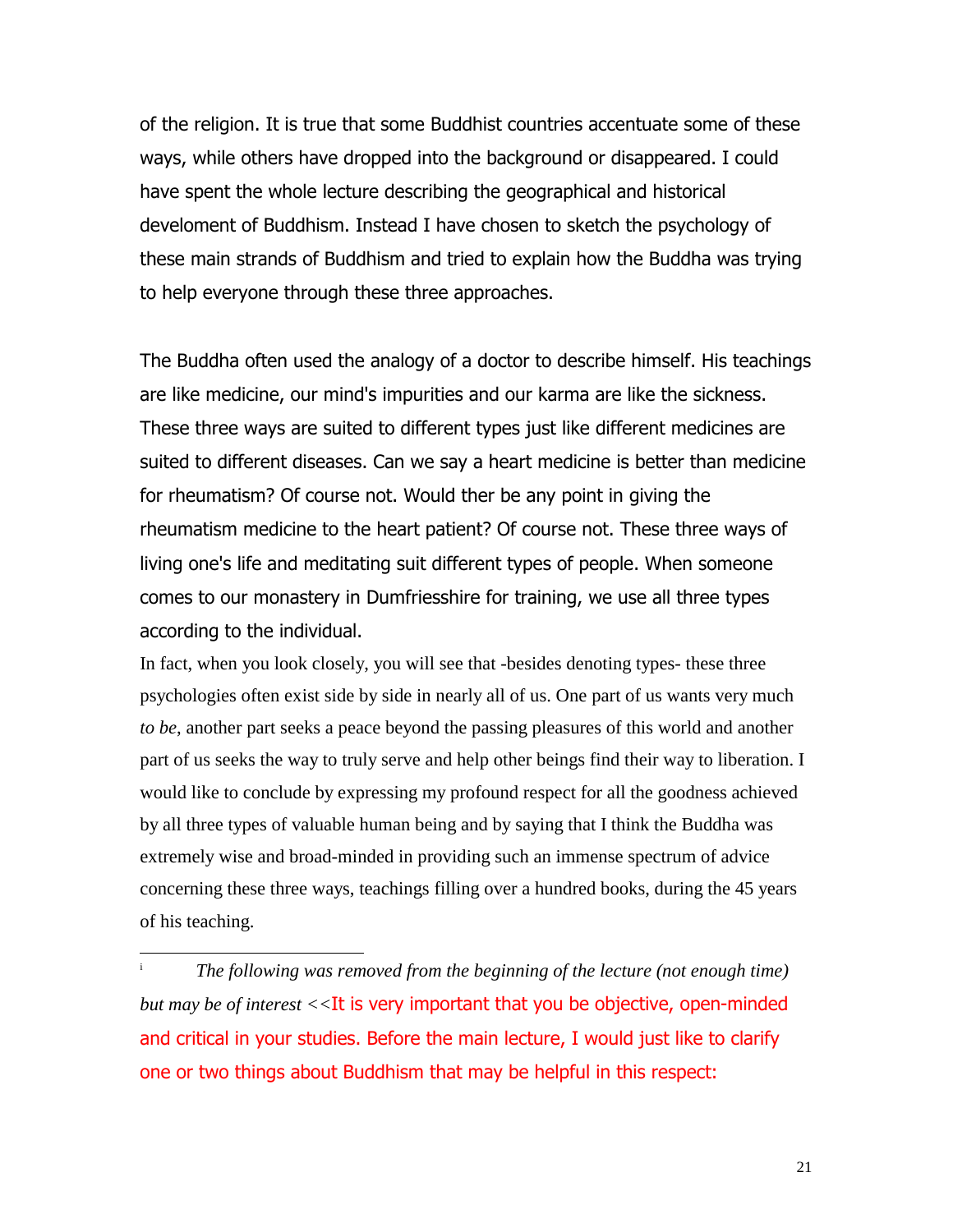1) Buddhism has developed over the last 2,500 years. Most of the traditions existing today originated in the first 1700 years of Buddhism. Each of these great Buddhist traditions naturally feels that it has 'the real message' of the Buddha and so relates its own history and origins accordingly. You should take any claim to 'original authenticity' with a fair pinch of salt, as the actual historical evidence is very complex. You are fortunate inasmuch as you don't need to bother with this question *Which was the original form?* Just know the main points of each tradition and realise that each sincerely thinks itself to be most authentic. Furthermore, remember that religion is a living thing. Origins are, of course, very important. But so also is what happens as the centuries go by.

 $\overline{a}$ 

- 2) It is helpful to remember that the doctrines of all the Buddhist traditions evolved and lived side by side in India for over a thousand years. Then, in the 11th and 12th centuries, Buddhism was largely wiped out in India. It had to survive in the other countries it had reached. Although *mahayana* Buddhism is rightly called "Northern Buddhism", because it flourished in Tibet, China, Japan and Korea, all its origins happened in India, just as those of the Theravada or "Southern Buddhism" of Sri Lanka, Myan Mar and Thailand had its origins in India.
- 3) Tibetan Buddhism is sometimes presented as being almost a third sort of Buddhism: a *lamaism* that is something different than either hinayana or mahayana. This is very wrong and I feel obliged to explain and defend it. Buddhism went to Tibet between the 8th and 12th centuries, at a time when all the traditions of Buddhism were really flourishing in India. The entirety of the *hinayana*, of the *mahayana* and of some other teachings, known as vajrayana, were meticulously carried to Tibet, which shares several thousand miles of frontier with India and which had key access to the great Buddhist monastic universities in Kashmir, Bihar and Bengal. Tibetan Buddhism is actually the most complete form of Buddhism existing today. In it you will